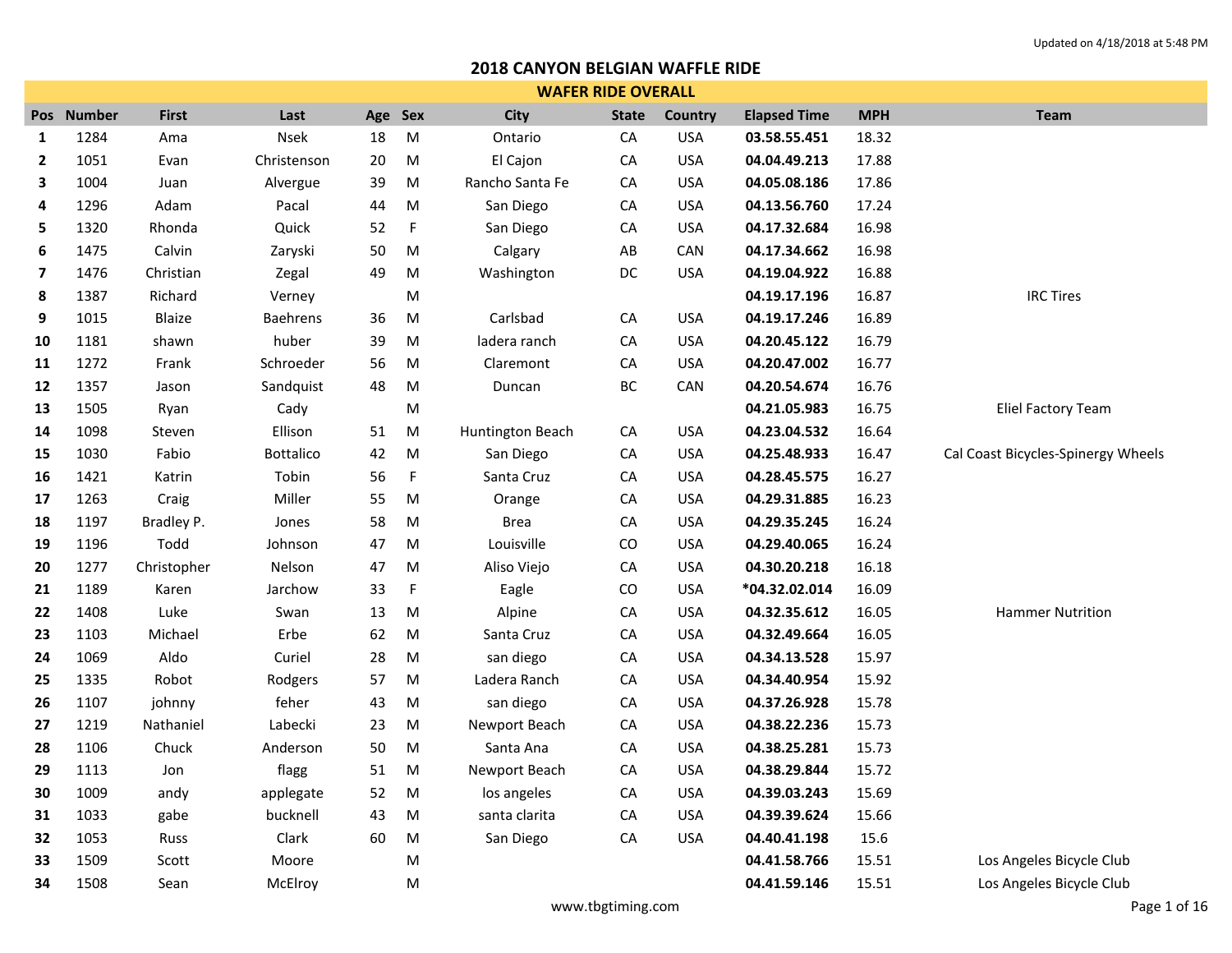|     | <b>WAFER RIDE OVERALL</b> |                  |                |     |             |                      |              |            |                     |            |                  |  |  |
|-----|---------------------------|------------------|----------------|-----|-------------|----------------------|--------------|------------|---------------------|------------|------------------|--|--|
| Pos | <b>Number</b>             | <b>First</b>     | Last           | Age | <b>Sex</b>  | <b>City</b>          | <b>State</b> | Country    | <b>Elapsed Time</b> | <b>MPH</b> | <b>Team</b>      |  |  |
| 35  | 1367                      | shannon          | scott          | 54  | M           | La Jolla             | CA           | <b>USA</b> | 04.42.39.222        | 15.47      |                  |  |  |
| 36  | 1127                      | joel             | giacomino      | 37  | M           | Costa Mesa           | ${\sf CA}$   | <b>USA</b> | 04.42.46.804        | 15.48      |                  |  |  |
| 37  | 1511                      | <b>Bruno</b>     | Suttles        |     | M           |                      |              |            | 04.42.56.533        | 15.46      | <b>IRC Tires</b> |  |  |
| 38  | 1010                      | Jason            | Armknecht      | 44  | M           | Longmont             | CO           | <b>USA</b> | 04.42.57.296        | 15.47      |                  |  |  |
| 39  | 1192                      | Sonja            | Johnson        | 45  | F           | Carlsbad             | ${\sf CA}$   | <b>USA</b> | 04.44.21.323        | 15.4       |                  |  |  |
| 40  | 1038                      | Steve            | <b>Butler</b>  | 56  | M           | Kethum               | ID           | <b>USA</b> | 04.44.21.926        | 15.4       |                  |  |  |
| 41  | 1047                      | Maison           | Chen           | 41  | M           | Del Mar              | CA           | <b>USA</b> | 04.44.41.892        | 15.38      |                  |  |  |
| 42  | 437                       | Richard          | Goldman        | 57  | M           | San Rafael           | ${\sf CA}$   | <b>USA</b> | 04.46.04.443        | 15.29      |                  |  |  |
| 43  | 1488                      | Jake             | Ryan           |     | M           |                      |              |            | 04.46.57.447        | 15.24      | Monster Media    |  |  |
| 44  | 1122                      | Cynthia          | Frazier        | 25  | F           | Lexington            | VA           | <b>USA</b> | 04.47.51.024        | 15.21      |                  |  |  |
| 45  | 1371                      | Keisey           | Seto           | 34  | M           | Chula Vista          | ${\sf CA}$   | <b>USA</b> | 04.47.52.836        | 15.19      |                  |  |  |
| 46  | 1039                      | Jeff             | <b>Byers</b>   | 32  | M           | Newbury Park         | ${\sf CA}$   | <b>USA</b> | 04.47.57.724        | 15.2       |                  |  |  |
| 47  | 1025                      | Alexander        | <b>Biggers</b> | 28  | M           | Alpine               | CA           | <b>USA</b> | 04.49.27.847        | 15.13      |                  |  |  |
| 48  | 586                       | Antonio          | Smith          | 34  | M           | Huntington Beach     | ${\sf CA}$   | <b>USA</b> | 04.49.42.518        | 15.1       |                  |  |  |
| 49  | 1115                      | Mark             | Flores         | 49  | M           | San Dimas            | CA           | <b>USA</b> | 04.49.45.225        | 15.11      |                  |  |  |
| 50  | 1139                      | Gordon           | Good           | 56  | M           | <b>Mountain View</b> | ${\sf CA}$   | <b>USA</b> | 04.49.46.275        | 15.11      |                  |  |  |
| 51  | 1261                      | Jeana            | Miller         | 37  | $\mathsf F$ | San Clemente         | ${\sf CA}$   | <b>USA</b> | 04.49.48.475        | 15.09      |                  |  |  |
| 52  | 1218                      | Patrick          | La Petina      | 29  | M           | San Diego            | ${\sf CA}$   | <b>USA</b> | 04.51.39.003        | 15.01      |                  |  |  |
| 53  | 1303                      | Derrick          | Patstone       | 50  | M           | <b>Valley Center</b> | ${\sf CA}$   | <b>USA</b> | 04.51.44.889        | 14.99      |                  |  |  |
| 54  | 1075                      | Robert           | Davis          | 53  | M           | San Diego            | ${\sf CA}$   | <b>USA</b> | 04.51.45.350        | 15.01      |                  |  |  |
| 55  | 1017                      | Scott            | Barger         | 46  | M           | Los Angeles          | CA           | <b>USA</b> | 04.52.05.945        | 14.99      |                  |  |  |
| 56  | 1309                      | Richard          | Pepper         | 55  | M           | Sebastopol           | ${\sf CA}$   | <b>USA</b> | 04.52.27.212        | 14.96      |                  |  |  |
| 57  | 1145                      | Stuart           | Gregg          | 52  | M           | Laguna Niguel        | ${\sf CA}$   | <b>USA</b> | 04.52.33.408        | 14.97      |                  |  |  |
| 58  | 1489                      | <b>Brad</b>      | Keyes          |     | M           |                      |              |            | 04.52.56.116        | 14.93      | Carborocket      |  |  |
| 59  | 1331                      | Paul             | Rios           | 53  | M           | San Diego            | ${\sf CA}$   | <b>USA</b> | 04.53.24.753        | 14.91      |                  |  |  |
| 60  | 1318                      | christina        | probert        | 50  | $\mathsf F$ | murrieta             | ${\sf CA}$   | <b>USA</b> | 04.53.25.279        | 14.91      |                  |  |  |
| 61  | 1381                      | Wendy            | Simms          | 45  | F           | Nanaimo              | ВC           | CAN        | 04.54.07.975        | 14.87      |                  |  |  |
| 62  | 1416                      | <b>Normon</b>    | Thibault       | 49  | M           | Nanaimo              | BC           | CAN        | 04.54.08.254        | 14.87      |                  |  |  |
| 63  | 1031                      | <b>JEAN-PAUL</b> | <b>BOUR</b>    | 47  | M           | ORANGE               | ${\sf CA}$   | <b>USA</b> | 04.55.47.627        | 14.8       |                  |  |  |
| 64  | 1411                      | Tamara           | Tabeek         | 58  | F.          | Ramona               | ${\sf CA}$   | <b>USA</b> | 04.56.03.663        | 14.77      |                  |  |  |
| 65  | 1483                      | David            | Stowell        |     | M           |                      |              |            | 04.56.57.795        | 14.73      | Cal Coast Bikes  |  |  |
| 66  | 1482                      | Jason            | Levitt         | 46  | M           | Alexandria           | VA           | <b>USA</b> | 04.57.46.556        | 14.69      |                  |  |  |
| 67  | 1117                      | Andy             | Clark          | 46  | M           | Temecula             | ${\sf CA}$   | <b>USA</b> | 04.58.06.902        | 14.69      |                  |  |  |
| 68  | 1481                      | Peter            | Nicholson      |     | M           |                      |              |            | 04.59.35.143        | 14.6       | Canyon Media     |  |  |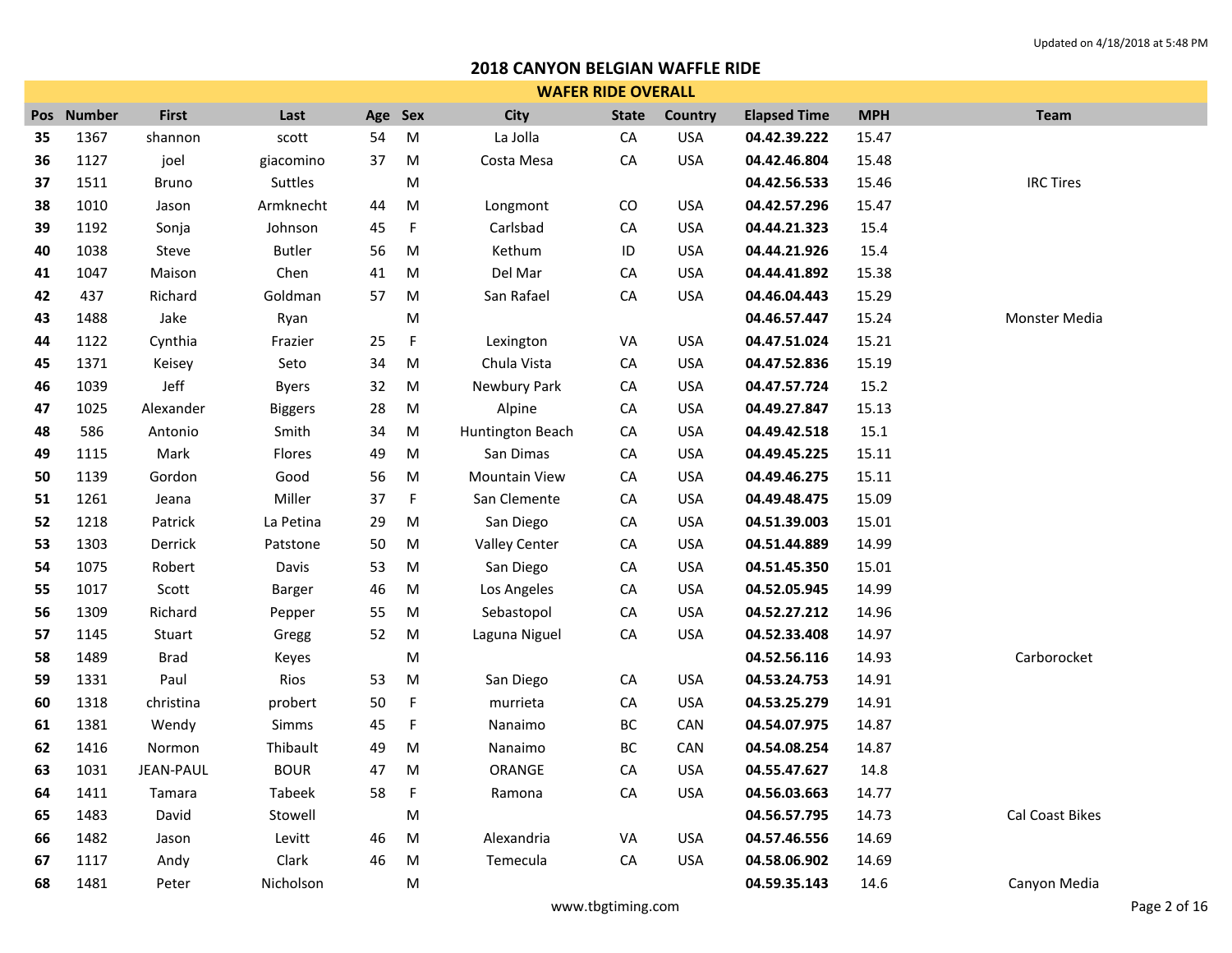|     | <b>WAFER RIDE OVERALL</b> |              |                |         |             |                      |                        |            |                     |            |                   |  |  |
|-----|---------------------------|--------------|----------------|---------|-------------|----------------------|------------------------|------------|---------------------|------------|-------------------|--|--|
| Pos | <b>Number</b>             | <b>First</b> | Last           | Age Sex |             | <b>City</b>          | <b>State</b>           | Country    | <b>Elapsed Time</b> | <b>MPH</b> | <b>Team</b>       |  |  |
| 69  | 1155                      | Jonnie       | Hanson         | 48      | F           | Murrieta             | CA                     | <b>USA</b> | 05.00.33.499        | 14.57      |                   |  |  |
| 70  | 5000                      | Unkown       | Eliel Jersey   |         | М           |                      |                        |            | 05.01.18.936        | 14.53      |                   |  |  |
| 71  | 1147                      | Chris        | Guillemet      | 46      | M           | Vancouver            | BC                     | CAN        | 05.01.23.023        | 14.53      |                   |  |  |
| 72  | 1067                      | sarah        | crane          | 49      | F           | Nashua               | <b>NH</b>              | <b>USA</b> | 05.02.04.802        | 14.49      |                   |  |  |
| 73  | 1461                      | Brandon      | Wilcox         | 37      | M           | Encinitas            | CA                     | <b>USA</b> | 05.02.05.712        | 14.48      |                   |  |  |
| 74  | 1441                      | Andy         | Vergara        | 47      | M           | Chino                | ${\sf CA}$             | <b>USA</b> | 05.04.10.682        | 14.38      |                   |  |  |
| 75  | 1052                      | Blair        | Clark          | 59      | M           | Carlsbad             | CA                     | <b>USA</b> | 05.04.10.718        | 14.39      |                   |  |  |
| 76  | 1459                      | daniel       | whitehill      | 53      | M           | phoenix              | $\mathsf{A}\mathsf{Z}$ | <b>USA</b> | 05.04.10.723        | 14.38      |                   |  |  |
| 77  | 1278                      | Thomas       | Nelson         | 61      | M           | Encinitas            | CA                     | <b>USA</b> | 05.04.12.918        | 14.38      |                   |  |  |
| 78  | 1229                      | Matthew      | Long           | 44      | M           | Moreno Valley        | CA                     | <b>USA</b> | 05.05.32.888        | 14.33      |                   |  |  |
| 79  | 1311                      | Greg         | Peters         | 40      | ${\sf M}$   | Solana Beach         | ${\sf CA}$             | <b>USA</b> | 05.05.35.913        | 14.31      |                   |  |  |
| 80  | 1073                      | Kirsten      | Darley         | 56      | F           | Simi Valley          | CA                     | <b>USA</b> | 05.05.44.309        | 14.32      |                   |  |  |
| 81  | 1380                      | Bill         | Simmons        | 60      | M           | Lafayette            | ${\sf CA}$             | <b>USA</b> | 05.05.52.938        | 14.3       |                   |  |  |
| 82  | 1178                      | Don          | Hohimer        | 55      | M           | Alpine               | ${\sf CA}$             | <b>USA</b> | 05.06.00.952        | 14.31      |                   |  |  |
| 83  | 1252                      | Kermit       | McGovern       | 43      | M           | Escondido            | ${\sf CA}$             | <b>USA</b> | 05.06.02.131        | 14.29      | Celo Pacific      |  |  |
| 84  | 1283                      | Daniel       | Nicolette      | 60      | M           | Los Alamitos         | ${\sf CA}$             | <b>USA</b> | 05.06.02.978        | 14.29      |                   |  |  |
| 85  | 1143                      | Seth         | Graham         | 40      | M           | Carlsbad             | ${\sf CA}$             | <b>USA</b> | 05.07.12.378        | 14.25      | Wolf Pack Cycling |  |  |
| 86  | 1292                      | Gabriel      | Ortega         | 31      | M           | San Diego            | ${\sf CA}$             | <b>USA</b> | 05.07.15.119        | 14.24      |                   |  |  |
| 87  | 1243                      | Giovanni     | Marucci        | $30\,$  | M           | San Diego            | CA                     | <b>USA</b> | 05.07.15.956        | 14.25      |                   |  |  |
| 88  | 1298                      | michael      | pallisco       | 50      | ${\sf M}$   | vista                | ${\sf CA}$             | <b>USA</b> | 05.07.19.863        | 14.23      |                   |  |  |
| 89  | 1019                      | Matt         | Becker         | 29      | M           | San Marcos           | CA                     | <b>USA</b> | 05.07.47.646        | 14.22      |                   |  |  |
| 90  | 1131                      | Andres       | Giron          | 60      | ${\sf M}$   | <b>Thousand Oaks</b> | ${\sf CA}$             | <b>USA</b> | 05.07.57.364        | 14.22      |                   |  |  |
| 91  | 1259                      | Tyler        | Merrill        | 43      | ${\sf M}$   | Cardiff by the sea   | ${\sf CA}$             | <b>USA</b> | 05.09.34.791        | 14.13      |                   |  |  |
| 92  | 1074                      | Seth         | Davidson       | 54      | M           | Rancho Palos Verdes  | CA                     | <b>USA</b> | 05.11.26.612        | 14.06      |                   |  |  |
| 93  | 1307                      | Andrew       | Penksaw        | 26      | ${\sf M}$   | tustin               | ${\sf CA}$             | <b>USA</b> | 05.11.27.536        | 14.04      |                   |  |  |
| 94  | 1160                      | Steven       | Hartt          | 53      | M           | La Jolla             | CA                     | <b>USA</b> | 05.11.33.445        | 14.05      |                   |  |  |
| 95  | 1359                      | Matthew      | Scanlon        | 45      | M           | CARLSBAD             | CA                     | <b>USA</b> | 05.11.34.455        | 14.04      |                   |  |  |
| 96  | 1487                      | Felipe       | Acevedo        | 40      | M           | SAN DIEGO            | ${\sf CA}$             | <b>USA</b> | 05.11.35.905        | 14.04      |                   |  |  |
| 97  | 1437                      | <b>Niels</b> | Vande Casteele | 31      | M           | Cardiff              | CA                     | <b>USA</b> | 05.11.37.002        | 14.04      |                   |  |  |
| 98  | 1190                      | Kim          | Jaya           | 42      | $\mathsf F$ | Del Mar              | ${\sf CA}$             | <b>USA</b> | 05.12.00.074        | 14.03      |                   |  |  |
| 99  | 1171                      | Richard      | Herms          | 58      | M           | Los Altos            | CA                     | <b>USA</b> | 05.12.17.981        | 14.02      |                   |  |  |
| 100 | 1087                      | Greg         | Dougald        | 55      | M           | San Jose             | CA                     | <b>USA</b> | 05.12.18.829        | 14.02      |                   |  |  |
| 101 | 1250                      | Amelia       | Mccracken      | 34      | F           | Newport beach        | CA                     | <b>USA</b> | 05.13.23.282        | 13.96      |                   |  |  |
| 102 | 1338                      | Dara         | Rogers         | 55      | F           | Newbury Park         | CA                     | <b>USA</b> | 05.13.24.109        | 13.96      |                   |  |  |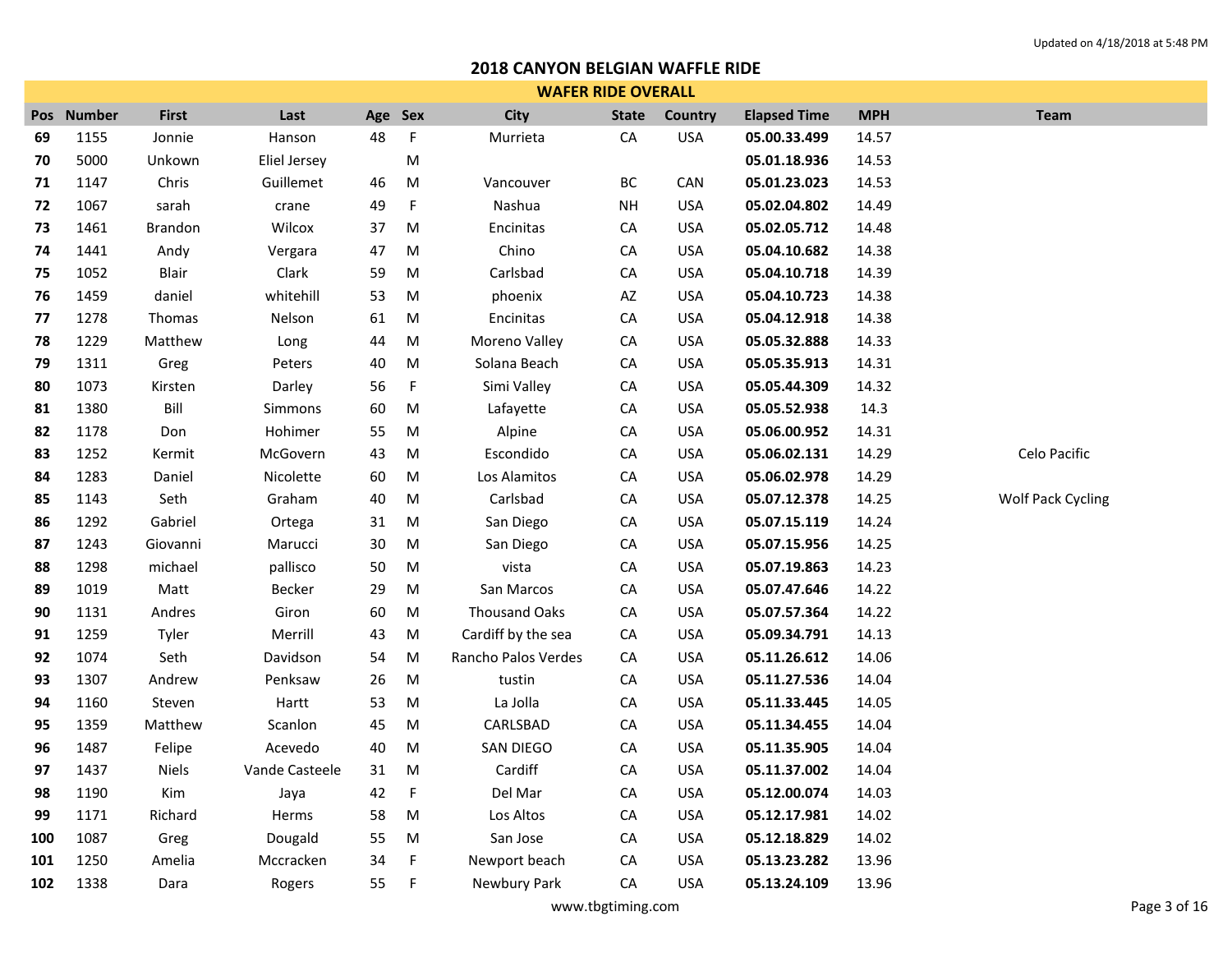|            | <b>WAFER RIDE OVERALL</b> |               |           |         |             |                |              |                |                     |            |             |  |  |
|------------|---------------------------|---------------|-----------|---------|-------------|----------------|--------------|----------------|---------------------|------------|-------------|--|--|
| <b>Pos</b> | <b>Number</b>             | <b>First</b>  | Last      | Age Sex |             | <b>City</b>    | <b>State</b> | <b>Country</b> | <b>Elapsed Time</b> | <b>MPH</b> | <b>Team</b> |  |  |
| 103        | 1425                      | Jason         | Tuffs     | 48      | ${\sf M}$   | Encinitas      | ${\sf CA}$   | <b>USA</b>     | 05.13.25.205        | 13.96      |             |  |  |
| 104        | 1484                      | Torin         | Snyder    |         | ${\sf M}$   |                |              |                | 05.13.26.425        | 13.95      |             |  |  |
| 105        | 1082                      | Pete          | Demos     | 52      | ${\sf M}$   | Temecula       | CA           | <b>USA</b>     | 05.13.32.032        | 13.96      |             |  |  |
| 106        | 1432                      | Al            | Ubieta    | 47      | ${\sf M}$   | Escondido      | CA           | <b>USA</b>     | 05.13.46.906        | 13.94      |             |  |  |
| 107        | 1473                      | Robert        | Yeh       | 41      | M           | San Diego      | CA           | <b>USA</b>     | 05.13.47.286        | 13.94      |             |  |  |
| 108        | 1445                      | Christian     | Waage     | 51      | M           | Solana Beach   | CA           | <b>USA</b>     | 05.13.50.136        | 13.94      |             |  |  |
| 109        | 1347                      | chris         | russo     | 57      | M           | santa barbara  | ${\sf CA}$   | <b>USA</b>     | 05.14.50.915        | 13.89      |             |  |  |
| 110        | 1144                      | rick          | grebner   | 55      | M           | mission viejo  | ${\sf CA}$   | <b>USA</b>     | 05.15.03.239        | 13.9       |             |  |  |
| 111        | 1228                      | Mike          | Loehrke   | 43      | ${\sf M}$   | Chicago        | IL.          | <b>USA</b>     | 05.15.05.913        | 13.89      |             |  |  |
| 112        | 1419                      | ${\sf scott}$ | thompson  | 60      | ${\sf M}$   | Carlsbad       | ${\sf CA}$   | <b>USA</b>     | 05.16.31.229        | 13.82      |             |  |  |
| 113        | 1452                      | Keith         | Weier     | 42      | ${\sf M}$   | San Marcos     | ${\sf CA}$   | <b>USA</b>     | 05.16.35.296        | 13.82      |             |  |  |
| 114        | 1427                      | Gregory       | Turk      | 57      | ${\sf M}$   | Encinitas      | ${\sf CA}$   | <b>USA</b>     | 05.17.34.714        | 13.77      |             |  |  |
| 115        | 1370                      | Kai           | Serrano   | 57      | ${\sf M}$   | Santee         | ${\sf CA}$   | <b>USA</b>     | 05.18.18.723        | 13.74      |             |  |  |
| 116        | 1300                      | Bob           | Parker    | 62      | ${\sf M}$   | San Jose       | ${\sf CA}$   | <b>USA</b>     | 05.18.20.194        | 13.74      |             |  |  |
| 117        | 1059                      | Dwain         | Coggins   | 61      | M           | Saratoga       | ${\sf CA}$   | <b>USA</b>     | 05.18.25.854        | 13.75      |             |  |  |
| 118        | 1404                      | Jamie         | Sullivan  | 26      | ${\sf M}$   | Carlsbad       | ${\sf CA}$   | <b>USA</b>     | 05.18.30.863        | 13.73      |             |  |  |
| 119        | 1401                      | Courtney      | Sullivan  | 27      | $\mathsf F$ | Carlsbad       | ${\sf CA}$   | <b>USA</b>     | 05.18.31.103        | 13.73      |             |  |  |
| 120        | 1137                      | Mitch         | Goldman   | 63      | M           | Cardiff        | ${\sf CA}$   | <b>USA</b>     | 05.19.48.243        | 13.69      |             |  |  |
| 121        | 1474                      | Erik          | Zabel     | 47      | M           | Unna           | <b>UNK</b>   | DEU            | 05.19.48.464        | 13.68      |             |  |  |
| 122        | 1360                      | Douglas       | Schaller  | 34      | M           | Belmont        | ${\sf CA}$   | <b>USA</b>     | 05.19.51.420        | 13.67      |             |  |  |
| 123        | 1493                      | Anthony       | Gerlach   | 52      | ${\sf M}$   | Wausau         | WI           | <b>USA</b>     | 05.19.52.097        | 13.67      |             |  |  |
| 124        | 1162                      | Kyle          | Hawkins   | 41      | ${\sf M}$   | Escondido      | CA           | <b>USA</b>     | 05.21.03.272        | 13.64      |             |  |  |
| 125        | 1336                      | Christopher   | Rodriguez | 35      | ${\sf M}$   | Long Beach     | ${\sf CA}$   | <b>USA</b>     | 05.21.06.584        | 13.62      |             |  |  |
| 126        | 1209                      | Mendi         | Kessler   | 43      | F           | Tustin         | ${\sf CA}$   | <b>USA</b>     | 05.21.10.772        | 13.63      |             |  |  |
| 127        | 1490                      | Scot          | Johnson   |         | ${\sf M}$   |                |              |                | 05.21.11.164        | 13.62      | Courier     |  |  |
| 128        | 463                       | Nicolas       | Husson    | 43      | M           | Altadena       | ${\sf CA}$   | <b>USA</b>     | 05.21.12.704        | 13.62      |             |  |  |
| 129        | 1205                      | Rana          | Kennedy   | 50      | $\mathsf F$ | Carlsbad       | ${\sf CA}$   | <b>USA</b>     | 05.21.23.116        | 13.62      |             |  |  |
| 130        | 1029                      | Jennifer      | Bottalico | 41      | F           | San Diego      | CA           | <b>USA</b>     | 05.21.33.263        | 13.62      |             |  |  |
| 131        | 1056                      | Matt          | Clemens   | 21      | M           | San Diego      | ${\sf CA}$   | <b>USA</b>     | 05.22.00.568        | 13.6       |             |  |  |
| 132        | 1363                      | Linda         | Schroeder | 52      | F           | Claremont      | CA           | <b>USA</b>     | 05.22.04.485        | 13.58      |             |  |  |
| 133        | 1112                      | Barry         | Fink      | 52      | M           | Marina Del Rey | CA           | <b>USA</b>     | 05.22.19.344        | 13.58      |             |  |  |
| 134        | 1246                      | Laura         | May       | 56      | F           | San Marcos     | СA           | <b>USA</b>     | 05.23.55.450        | 13.52      |             |  |  |
| 135        | 1478                      | Michael       | Zorniak   | 32      | M           | San Diego      | CA           | <b>USA</b>     | 05.24.31.474        | 13.48      |             |  |  |
| 136        | 1105                      | Zachary       | Farrell   | 27      | M           | San Diego      | CA           | <b>USA</b>     | 05.26.03.793        | 13.43      |             |  |  |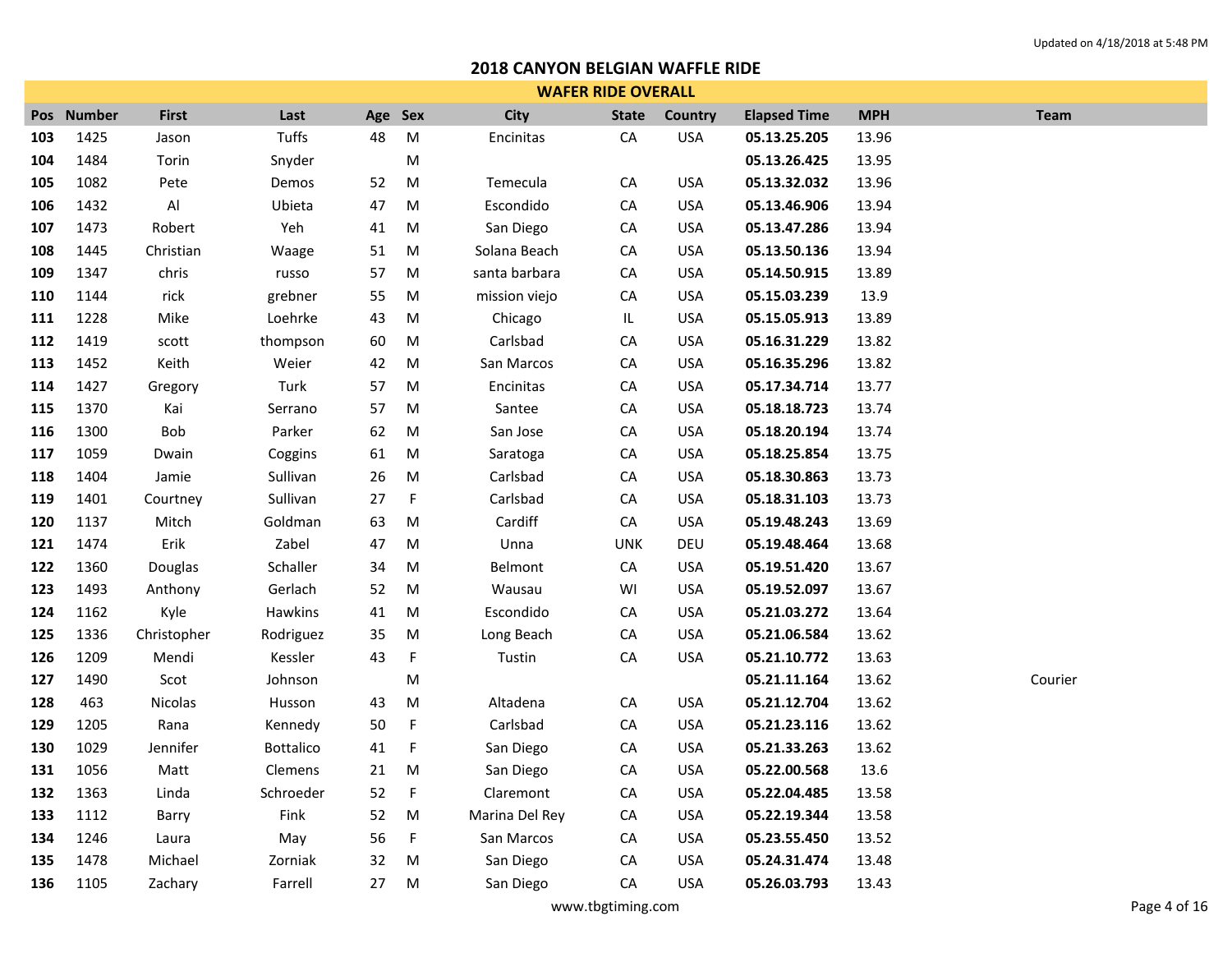|     | <b>WAFER RIDE OVERALL</b> |                |              |         |             |                      |              |            |                     |            |              |  |  |
|-----|---------------------------|----------------|--------------|---------|-------------|----------------------|--------------|------------|---------------------|------------|--------------|--|--|
|     | Pos Number                | <b>First</b>   | Last         | Age Sex |             | <b>City</b>          | <b>State</b> | Country    | <b>Elapsed Time</b> | <b>MPH</b> | <b>Team</b>  |  |  |
| 137 | 1166                      | Kevin          | Heil         | 60      | ${\sf M}$   | San Diego            | CA           | <b>USA</b> | 05.26.14.231        | 13.42      |              |  |  |
| 138 | 1061                      | Steve          | Colford      | 63      | ${\sf M}$   | Durango              | ${\rm CO}$   | <b>USA</b> | 05.26.35.283        | 13.41      |              |  |  |
| 139 | 1008                      | Cara           | Applegate    | 40      | F           | Los Angeles          | CA           | <b>USA</b> | 05.27.07.967        | 13.38      |              |  |  |
| 140 | 1042                      | Jason          | Campbell     | 46      | ${\sf M}$   | Encinitas            | CA           | <b>USA</b> | 05.28.06.478        | 13.34      |              |  |  |
| 141 | 1235                      | Frank          | Malcangio    | 48      | M           | San Diego            | CA           | <b>USA</b> | 05.29.35.854        | 13.28      |              |  |  |
| 142 | 307                       | Jessica        | Brannigan    | 35      | F           | Chicago              | IL           | <b>USA</b> | 05.29.39.354        | 13.27      |              |  |  |
| 143 | 1007                      | Chuck          | Ankeny       | 56      | ${\sf M}$   | Longmont             | ${\rm CO}$   | <b>USA</b> | 05.29.42.267        | 13.28      | Ride Cyclery |  |  |
| 144 | 347                       | Don            | Ankeny       | 61      | M           | La Jolla             | CA           | <b>USA</b> | 05.29.42.349        | 13.28      |              |  |  |
| 145 | 1297                      | Christine      | Pai          | 32      | $\mathsf F$ | <b>DALY CITY</b>     | CA           | <b>USA</b> | 05.29.44.193        | 13.27      |              |  |  |
| 146 | 1329                      | Devin          | Riley        | 33      | ${\sf M}$   | SAN DIEGO            | ${\sf CA}$   | <b>USA</b> | 05.30.15.916        | 13.24      |              |  |  |
| 147 | 1507                      | Martin         | Roech        |         | ${\sf M}$   |                      |              |            | 05.31.00.544        | 13.21      | Swamis       |  |  |
| 148 | 1365                      | <b>Brandon</b> | Sanchez      | 43      | ${\sf M}$   | Torrance             | ${\sf CA}$   | <b>USA</b> | 05.31.14.012        | 13.21      |              |  |  |
| 149 | 1084                      | Jaime          | Donnelly     | 42      | F           | Dana Point           | ${\sf CA}$   | <b>USA</b> | 05.31.18.623        | 13.21      |              |  |  |
| 150 | 1220                      | Tammy          | Lamb         | 49      | F           | Newbury Park         | CA           | <b>USA</b> | 05.31.22.233        | 13.21      |              |  |  |
| 151 | 1494                      | Daniel         | Heyder       |         | M           |                      |              |            | 05.31.23.550        | 13.2       | Canyon       |  |  |
| 152 | 1101                      | Keith          | Engelke      | 56      | ${\sf M}$   | San Diego            | ${\sf CA}$   | <b>USA</b> | 05.31.24.576        | 13.21      |              |  |  |
| 153 | 1240                      | Diego          | Martinez     | 37      | ${\sf M}$   | San diego            | CA           | <b>USA</b> | 05.33.35.798        | 13.12      |              |  |  |
| 154 | 1125                      | Robert         | Gates        | 42      | M           | Carlsbad             | ${\sf CA}$   | <b>USA</b> | 05.33.37.005        | 13.12      |              |  |  |
| 155 | 332                       | Kimberly       | Tom          | 47      | $\mathsf F$ | San Diego            | CA           | <b>USA</b> | 05.33.39.574        | 13.11      |              |  |  |
| 156 | 1334                      | John           | Rodgers      | 65      | M           | Rancho Mission Viejo | ${\sf CA}$   | <b>USA</b> | 05.34.26.994        | 13.08      |              |  |  |
| 157 | 1076                      | Anthony        | de la Fuente | 48      | ${\sf M}$   | Encinitas            | ${\sf CA}$   | <b>USA</b> | 05.34.33.334        | 13.09      |              |  |  |
| 158 | 1285                      | Mark           | Nunis        | 51      | ${\sf M}$   | Hermosa Beach        | CA           | <b>USA</b> | 05.35.42.966        | 13.03      |              |  |  |
| 159 | 1413                      | Jonathan       | Tessler      | 53      | ${\sf M}$   | Los Angeles          | ${\sf CA}$   | <b>USA</b> | 05.35.45.384        | 13.03      |              |  |  |
| 160 | 577                       | Sean           | Scott        | 55      | ${\sf M}$   | Redondo Beach        | CA           | <b>USA</b> | 05.35.45.555        | 13.03      |              |  |  |
| 161 | 1202                      | Tom            | Kattus       | 54      | ${\sf M}$   | Carlsbad             | ${\sf CA}$   | <b>USA</b> | 05.35.59.145        | 13.03      |              |  |  |
| 162 | 1340                      | steve          | rooten       | 46      | M           | ladera ranch         | CA           | <b>USA</b> | 05.37.12.604        | 12.97      |              |  |  |
| 163 | 1424                      | Jesus          | Trujillo     | 28      | M           | Rowland Hts          | CA           | <b>USA</b> | 05.37.12.787        | 12.97      |              |  |  |
| 164 | 542                       | Gem            | Pham         | 48      | M           | Poway                | CA           | <b>USA</b> | 05.38.07.302        | 12.94      |              |  |  |
| 165 | 1208                      | ard            | Kessels      | 43      | ${\sf M}$   | EL PASO              | TX           | <b>USA</b> | 05.38.17.627        | 12.94      |              |  |  |
| 166 | 1468                      | Jeremy         | Woodlee      | 43      | M           | Venice               | CA           | <b>USA</b> | 05.38.20.762        | 12.93      |              |  |  |
| 167 | 634                       | Shawn          | Zabo         | 46      | M           | Glendale             | CA           | <b>USA</b> | 05.38.22.353        | 12.93      |              |  |  |
| 168 | 1090                      | James          | Dunham       | 38      | M           | Santa Monica         | CA           | <b>USA</b> | 05.38.23.693        | 12.94      |              |  |  |
| 169 | 1183                      | Alec           | Hull         | 50      | M           | La Habra heights     | CA           | <b>USA</b> | 05.39.08.411        | 12.91      |              |  |  |
| 170 | 406                       | David          | Dietterle    | 45      | M           | Oceanside            | CA           | <b>USA</b> | 05.39.09.048        | 12.9       |              |  |  |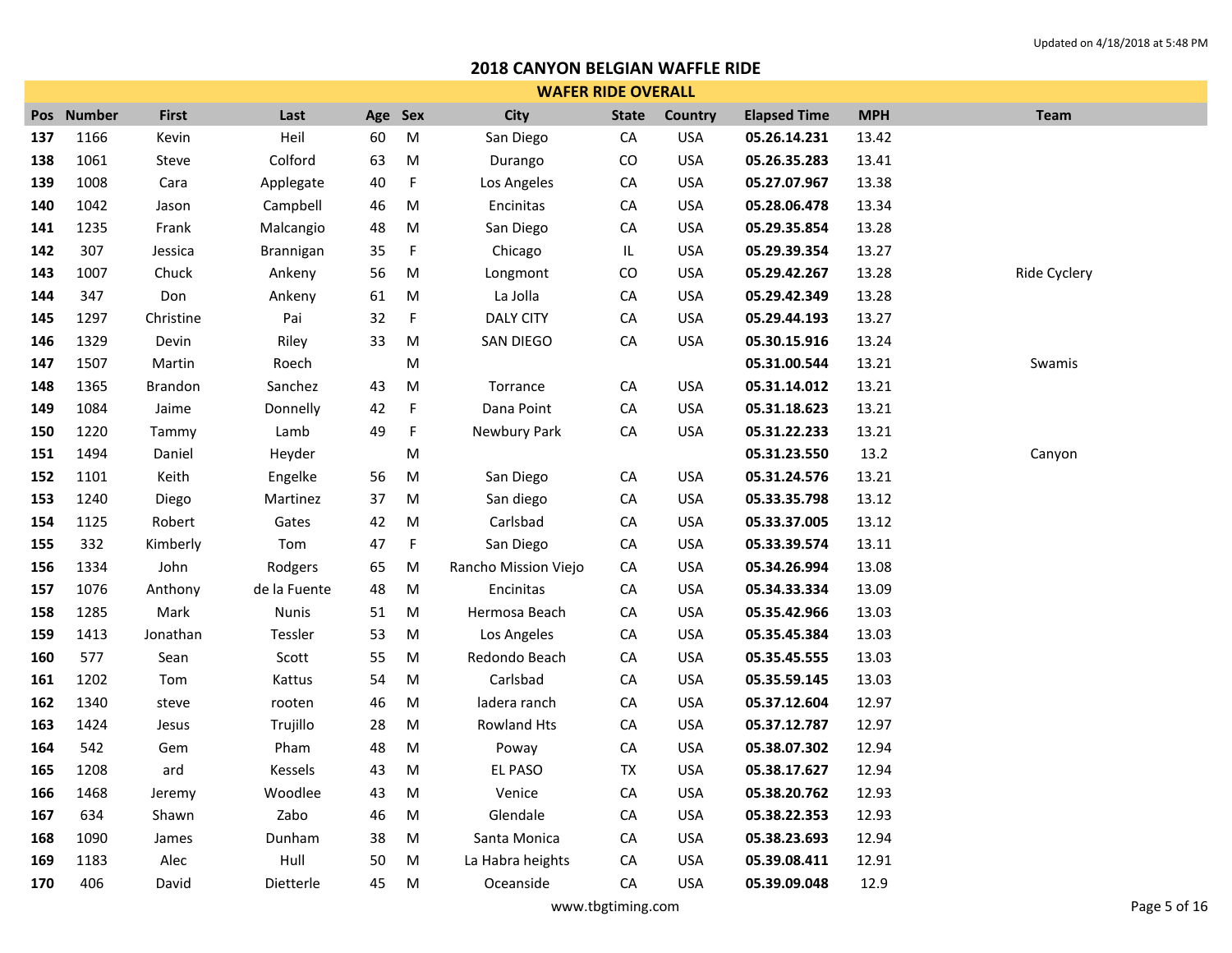|     | <b>WAFER RIDE OVERALL</b> |              |               |         |             |                      |              |                |                     |            |                       |  |  |
|-----|---------------------------|--------------|---------------|---------|-------------|----------------------|--------------|----------------|---------------------|------------|-----------------------|--|--|
|     | Pos Number                | <b>First</b> | Last          | Age Sex |             | <b>City</b>          | <b>State</b> | <b>Country</b> | <b>Elapsed Time</b> | <b>MPH</b> | <b>Team</b>           |  |  |
| 171 | 1188                      | Jake         | Jansen        | 38      | M           | Carlsbad             | CA           | <b>USA</b>     | 05.39.09.337        | 12.91      |                       |  |  |
| 172 | 1293                      | Shawn        | OShea         | 44      | M           | Carlsbad             | CA           | <b>USA</b>     | 05.39.10.784        | 12.9       |                       |  |  |
| 173 | 1132                      | Mark         | Goddard       | 40      | M           | Carlsbad             | СA           | <b>USA</b>     | 05.39.11.118        | 12.91      |                       |  |  |
| 174 | 1418                      | Paul         | Thompson      | 49      | M           | San Marcos           | CA           | <b>USA</b>     | 05.40.26.234        | 12.85      |                       |  |  |
| 175 | 1174                      | Juan Carlos  | Hernandez     | 31      | M           | <b>Thousand Oaks</b> | CA           | <b>USA</b>     | 05.40.35.629        | 12.85      |                       |  |  |
| 176 | 1399                      | William      | Strand        | 46      | M           | San Clemente         | CA           | <b>USA</b>     | 05.41.28.878        | 12.81      |                       |  |  |
| 177 | 1241                      | Jesse        | Martinez      | 44      | M           | Solana Beach         | CA           | <b>USA</b>     | 05.41.32.606        | 12.82      |                       |  |  |
| 178 | 1109                      | Sean         | Fenner        | 48      | M           | Fullerton            | СA           | <b>USA</b>     | 05.41.40.736        | 12.81      |                       |  |  |
| 179 | 1313                      | Doug         | Pitchford     | 47      | M           | San Clemente         | CA           | <b>USA</b>     | 05.41.54.794        | 12.79      |                       |  |  |
| 180 | 1414                      | Luc          | Teyton        | 61      | M           | Del Mar              | CA           | <b>USA</b>     | 05.42.01.031        | 12.79      |                       |  |  |
| 181 | 1376                      | Craig        | Shimomura     | 49      | M           | Tustin               | CA           | <b>USA</b>     | 05.42.49.147        | 12.76      |                       |  |  |
| 182 | 1194                      | Ryan         | Johnson       | 33      | M           | Carlsbad             | CA           | <b>USA</b>     | 05.43.47.504        | 12.74      | <b>TASCO MTB</b>      |  |  |
| 183 | 1389                      | Pete         | Spiegel       | 43      | M           | San Marcos           | CA           | <b>USA</b>     | 05.44.02.190        | 12.71      |                       |  |  |
| 184 | 1332                      | Travis       | Roberson      | 49      | M           | Daly City            | ${\sf CA}$   | <b>USA</b>     | 05.45.19.630        | 12.67      |                       |  |  |
| 185 | 1273                      | Colleen      | Moyer         | 48      | $\mathsf F$ | Bend                 | OR           | <b>USA</b>     | 05.45.38.710        | 12.65      |                       |  |  |
| 186 | 1314                      | Max          | Polin         | 36      | M           | Marina               | CA           | <b>USA</b>     | 05.46.05.426        | 12.64      |                       |  |  |
| 187 | 1457                      | Lindsay      | Wetzel Polin  | 37      | $\mathsf F$ | Marina               | CA           | <b>USA</b>     | 05.46.05.741        | 12.64      |                       |  |  |
| 188 | 1154                      | Scott        | Hanna         | 50      | M           | Huntington Beach     | CA           | <b>USA</b>     | 05.47.07.356        | 12.61      |                       |  |  |
| 189 | 1114                      | LOCO         | Flahute       | 57      | M           | Longmont             | CO           | <b>USA</b>     | 05.47.12.482        | 12.61      | I signed up for what? |  |  |
| 190 | 1322                      | Michael      | Ramer         | 57      | M           | Escondido            | ${\sf CA}$   | <b>USA</b>     | 05.47.13.607        | 12.6       |                       |  |  |
| 191 | 1065                      | David        | Crall         | 27      | M           | San Diego            | CA           | <b>USA</b>     | 05.47.13.900        | 12.61      |                       |  |  |
| 192 | 1396                      | Quin         | Stevenson     | 30      | M           | Oakland              | CA           | <b>USA</b>     | 05.47.14.891        | 12.6       |                       |  |  |
| 193 | 1443                      | Jon          | Vongschanphen | 48      | M           | Rocklin              | CA           | <b>USA</b>     | 05.47.15.540        | 12.6       |                       |  |  |
| 194 | 1014                      | Marco        | Baca          | 47      | M           | San Marcos           | CA           | <b>USA</b>     | 05.47.17.778        | 12.61      |                       |  |  |
| 195 | 1265                      | Abraham      | Mohammed      | 38      | M           | Lomita               | CA           | <b>USA</b>     | 05.47.18.819        | 12.59      |                       |  |  |
| 196 | 1088                      | David        | Doyle         | 56      | M           | San Diego            | СA           | <b>USA</b>     | 05.47.19.271        | 12.61      |                       |  |  |
| 197 | 99                        | MICHAEL J    | HILLENBRAND   | 52      | M           | <b>Thousand Oaks</b> | ${\sf CA}$   | <b>USA</b>     | 05.47.23.334        | 12.59      |                       |  |  |
| 198 | 654                       | Derek        | Wilkerson     | 39      | M           | duvall               | <b>WA</b>    | <b>USA</b>     | 05.47.23.886        | 12.59      |                       |  |  |
| 199 | 1502                      | Sabrina      | Hirsch        |         | M           |                      |              |                | 05.47.24.116        | 12.59      | Bomb Hair             |  |  |
| 200 | 1255                      | Josh         | Meehan        | 48      | M           | Riverside            | CA           | <b>USA</b>     | 05.47.25.784        | 12.59      |                       |  |  |
| 201 | 1287                      | Michael      | O Connor      | 58      | M           | <b>Scotts Valley</b> | CA           | <b>USA</b>     | 05.47.35.076        | 12.58      |                       |  |  |
| 202 | 1310                      | Scott        | Perry         | 51      | M           | Spring               | TX           | <b>USA</b>     | 05.47.35.123        | 12.58      |                       |  |  |
| 203 | 1168                      | Tre          | Hendricks     | 50      | M           | Coronado             | CA           | <b>USA</b>     | 05.47.39.177        | 12.59      |                       |  |  |
| 204 | 1071                      | Dennis       | Dalangin      | 44      | M           | San Marcos           | CA           | <b>USA</b>     | 05.48.17.188        | 12.57      |                       |  |  |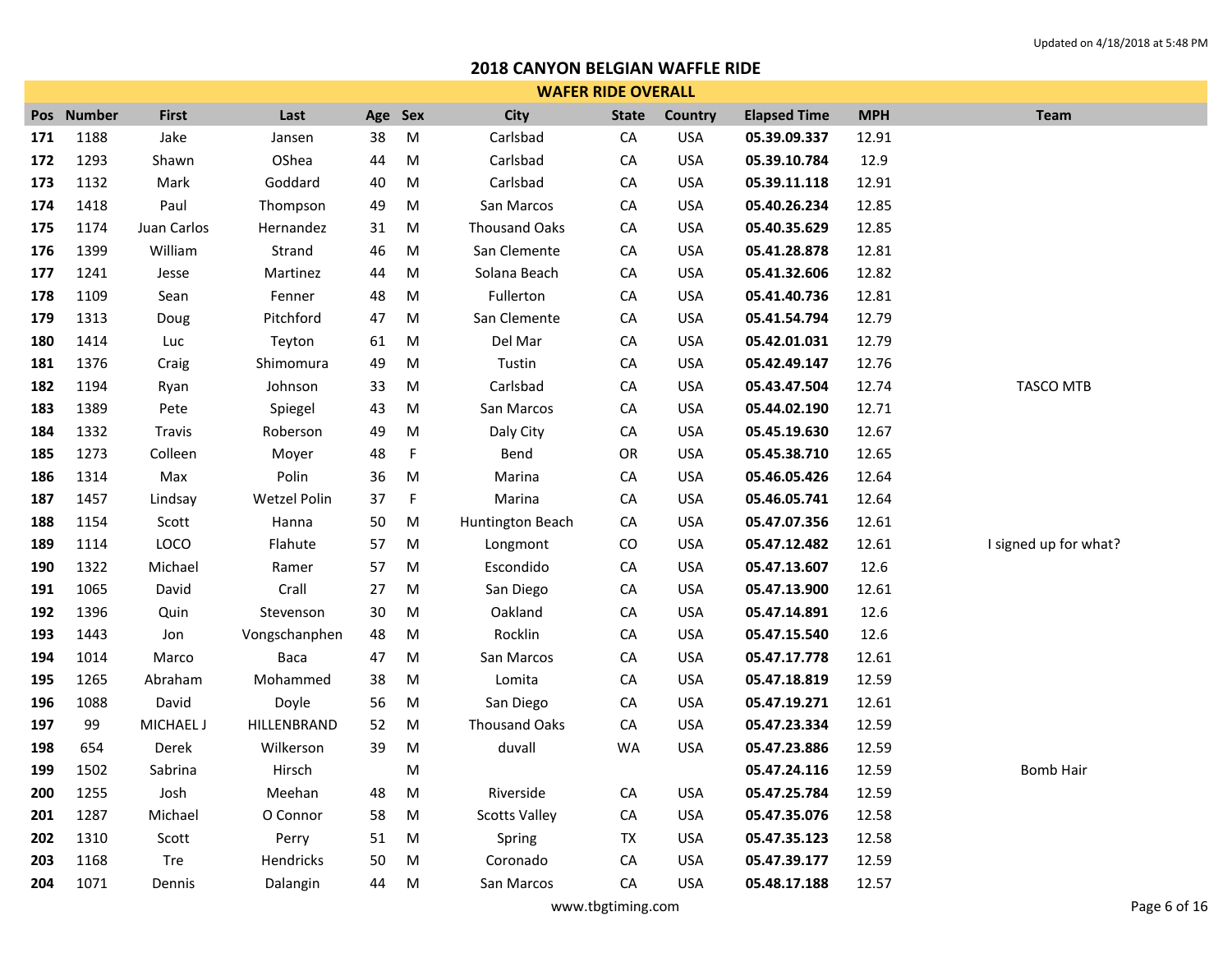|     | <b>WAFER RIDE OVERALL</b> |                |                    |         |             |                  |              |            |                     |            |             |  |  |
|-----|---------------------------|----------------|--------------------|---------|-------------|------------------|--------------|------------|---------------------|------------|-------------|--|--|
|     | Pos Number                | <b>First</b>   | Last               | Age Sex |             | <b>City</b>      | <b>State</b> | Country    | <b>Elapsed Time</b> | <b>MPH</b> | <b>Team</b> |  |  |
| 205 | 1290                      | Kimber         | Oliver             | 47      | F           | Chicago          | IL           | <b>USA</b> | 05.48.32.896        | 12.55      |             |  |  |
| 206 | 1362                      | Robert         | Schott             | 60      | M           | San Diego        | CA           | <b>USA</b> | 05.49.28.810        | 12.52      |             |  |  |
| 207 | 1045                      | Greg           | Cerra              | 41      | M           | San Diego        | CA           | <b>USA</b> | 05.49.32.206        | 12.53      |             |  |  |
| 208 | 468                       | Curt           | Jardine            | 51      | M           | san diego        | CA           | <b>USA</b> | 05.49.54.810        | 12.5       |             |  |  |
| 209 | 1212                      | Dylan          | Klossner           | 28      | M           | San Clemente     | ${\sf CA}$   | <b>USA</b> | 05.50.01.339        | 12.51      |             |  |  |
| 210 | 1129                      | John           | Gill               | 47      | M           | San Marcos       | CA           | <b>USA</b> | 05.50.02.787        | 12.51      |             |  |  |
| 211 | 1276                      | <b>Brandon</b> | Nelson             | 34      | M           | La Mesa          | CA           | <b>USA</b> | 05.50.32.096        | 12.48      |             |  |  |
| 212 | 1035                      | Taylor         | <b>Burch</b>       | 54      | M           | Newbury Park     | CA           | <b>USA</b> | 05.50.52.428        | 12.48      |             |  |  |
| 213 | 1169                      | Michael        | Henke              | 46      | M           | Encinitas        | CA           | <b>USA</b> | 05.50.53.638        | 12.48      |             |  |  |
| 214 | 1374                      | John           | Shepherd           | 45      | M           | San Diego        | CA           | <b>USA</b> | 05.51.28.845        | 12.44      |             |  |  |
| 215 | 1436                      | Javier         | Valdivia           | 47      | M           | Capistrano Beach | CA           | <b>USA</b> | 05.51.31.216        | 12.44      |             |  |  |
| 216 | 1018                      | Stephane       | Beauvais           | 48      | M           | San Diego        | CA           | <b>USA</b> | 05.51.40.978        | 12.45      |             |  |  |
| 217 | 1085                      | Wayne          | Doran              | 43      | M           | Carlsbad         | CA           | <b>USA</b> | 05.51.45.930        | 12.45      |             |  |  |
| 218 | 1435                      | Anthony        | Valdez             | 22      | M           | San Diego        | CA           | <b>USA</b> | 05.52.33.146        | 12.41      |             |  |  |
| 219 | 1164                      | Nathaniel      | Hazard             | 47      | M           | Redondo Beach    | CA           | <b>USA</b> | 05.52.34.669        | 12.42      |             |  |  |
| 220 | 1032                      | Jeffrey        | <b>Brennecke</b>   | 35      | M           | Carlsbad         | CA           | <b>USA</b> | 05.52.35.775        | 12.42      |             |  |  |
| 221 | 1288                      | Ryan           | Oehler             | 47      | M           | Encinitas        | CA           | <b>USA</b> | 05.52.37.282        | 12.4       |             |  |  |
| 222 | 1148                      | yigit          | guner              | 41      | M           | irvine           | CA           | <b>USA</b> | 05.53.37.586        | 12.38      |             |  |  |
| 223 | 1232                      | James          | MacDonald          | 47      | M           | Carlsbad         | CA           | <b>USA</b> | 05.53.46.840        | 12.38      |             |  |  |
| 224 | 1206                      | Steven         | Kennedy            | 31      | M           | San Diego        | CA           | <b>USA</b> | 05.55.37.158        | 12.31      |             |  |  |
| 225 | 1159                      | Matthew        | Harlow             | 37      | M           | Loveland         | CO           | <b>USA</b> | 05.55.47.702        | 12.31      |             |  |  |
| 226 | 1026                      | Michael        | Blaskey            | 56      | M           | Scottsdale       | AZ           | <b>USA</b> | 05.55.48.102        | 12.31      |             |  |  |
| 227 | 1352                      | Wes            | Salmon             | 44      | M           | Huntington Beach | CA           | <b>USA</b> | 05.56.54.148        | 12.26      | Zwift       |  |  |
| 228 | 1133                      | Kevin          | Godley             | 51      | M           | Agoura           | CA           | <b>USA</b> | 05.56.56.031        | 12.27      |             |  |  |
| 229 | 1472                      | David          | Yarden             | 48      | M           | Agoura Hills     | CA           | <b>USA</b> | 05.56.57.966        | 12.25      |             |  |  |
| 230 | 1175                      | BrianJay       | Hill               | 56      | M           | Torrance         | CA           | <b>USA</b> | 05.56.58.951        | 12.26      |             |  |  |
| 231 | 1094                      | karl           | Eberhardt          | 60      | M           | SAN DIEGO        | CA           | <b>USA</b> | 05.57.49.744        | 12.24      |             |  |  |
| 232 | 1048                      | Dean           | Chi                | 54      | M           | Rancho Cucamonga | CA           | <b>USA</b> | 05.57.51.903        | 12.23      |             |  |  |
| 233 | 1012                      | Ashlee         | Ashlock            | 31      | $\mathsf F$ | Irvine           | CA           | <b>USA</b> | 05.58.22.198        | 12.22      |             |  |  |
| 234 | 1403                      | james          | sullivan           | 33      | M           | boulder          | CO           | <b>USA</b> | 05.58.32.558        | 12.2       |             |  |  |
| 235 | 1451                      | Charles        | Weaver             | 25      | M           | Reno             | <b>NV</b>    | <b>USA</b> | 05.59.09.884        | 12.18      |             |  |  |
| 236 | 1345                      | Josiah         | Rundall-van Tricht | 26      | M           | Reno             | <b>NV</b>    | <b>USA</b> | 05.59.10.415        | 12.18      |             |  |  |
| 237 | 1179                      | Caleb          | Holtzinger         | 28      | M           | CAMPBELL         | CA           | <b>USA</b> | 06.00.10.950        | 12.16      |             |  |  |
| 238 | 1182                      | Norman P       | Huddle             | 55      | M           | Encinitas        | CA           | <b>USA</b> | 06.00.16.487        | 12.15      |             |  |  |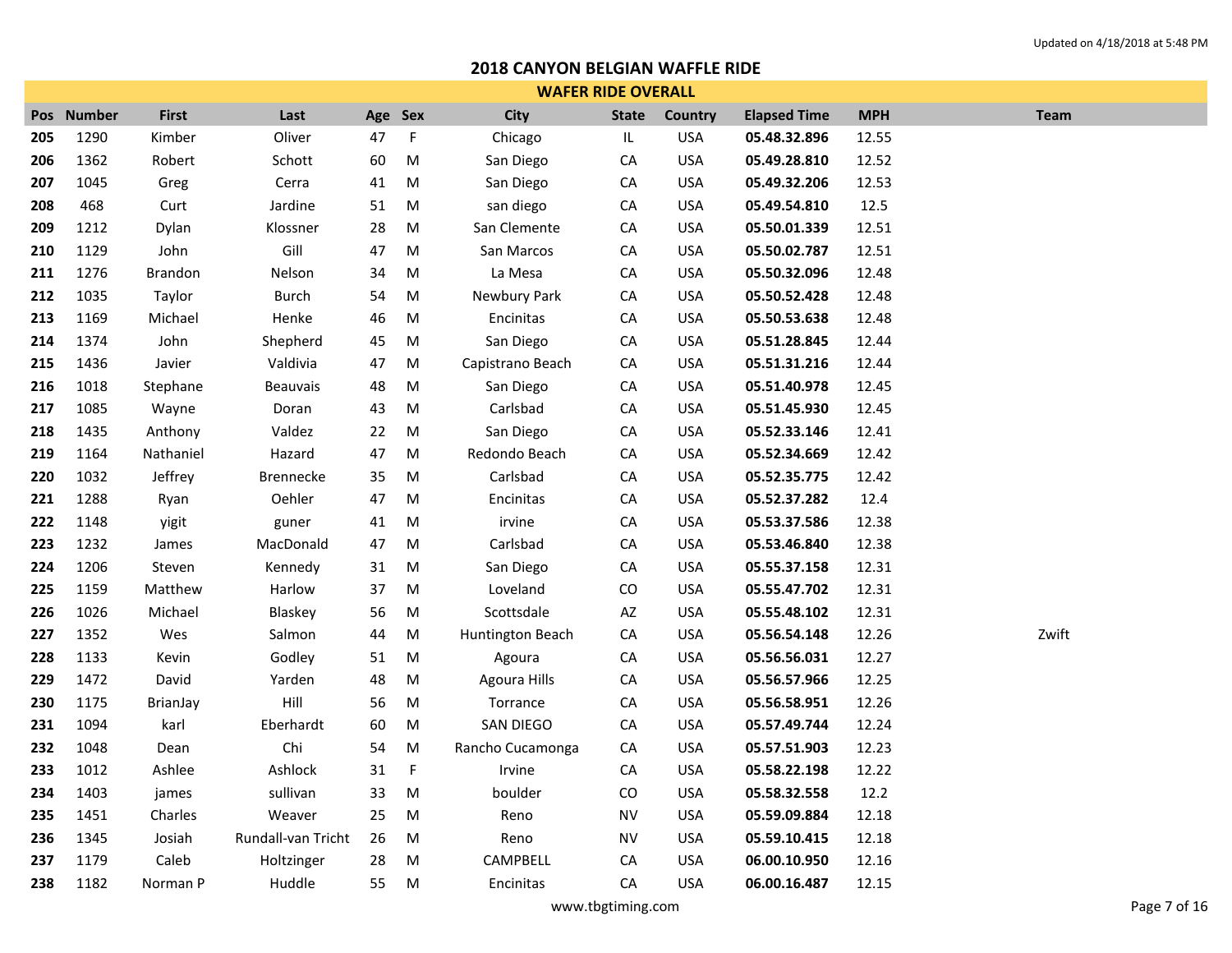|     | <b>WAFER RIDE OVERALL</b> |              |                 |         |           |                      |              |            |                     |            |                    |  |  |
|-----|---------------------------|--------------|-----------------|---------|-----------|----------------------|--------------|------------|---------------------|------------|--------------------|--|--|
| Pos | <b>Number</b>             | <b>First</b> | Last            | Age Sex |           | City                 | <b>State</b> | Country    | <b>Elapsed Time</b> | <b>MPH</b> | <b>Team</b>        |  |  |
| 239 | 1486                      | Linda        | Vigil           |         | M         |                      |              |            | 06.00.18.068        | 12.14      |                    |  |  |
| 240 | 1238                      | Raab         | Marquart        | 31      | M         | prosper              | ${\sf TX}$   | <b>USA</b> | 06.00.27.908        | 12.15      |                    |  |  |
| 241 | 1211                      | kurt         | klassen         | 39      | ${\sf M}$ | San Diego            | ${\sf CA}$   | <b>USA</b> | 06.00.44.732        | 12.14      |                    |  |  |
| 242 | 1450                      | James        | Wheeler         | 42      | M         | San Diego            | ${\sf CA}$   | <b>USA</b> | 06.00.44.832        | 12.14      |                    |  |  |
| 243 | 1498                      | Cassie       | Charlebois      |         | M         |                      |              |            | 06.01.29.818        | 12.1       |                    |  |  |
| 244 | 1116                      | Paul         | Flores          | 57      | M         | La Mesa              | CA           | <b>USA</b> | 06.01.30.400        | 12.11      |                    |  |  |
| 245 | 1342                      | Dana         | Rouleau         | 43      | M         | <b>SANTA CLARITA</b> | ${\sf CA}$   | <b>USA</b> | 06.01.30.847        | 12.1       |                    |  |  |
| 246 | 1215                      | Robert       | Kramer          | 51      | M         | Venice               | ${\sf CA}$   | <b>USA</b> | 06.01.30.897        | 12.11      |                    |  |  |
| 247 | 1499                      | Jason        | Charlebois      |         | ${\sf M}$ |                      |              |            | 06.01.32.394        | 12.1       |                    |  |  |
| 248 | 1046                      | william      | chang           | 38      | ${\sf M}$ | Los Angeles          | CA           | <b>USA</b> | 06.01.34.588        | 12.11      |                    |  |  |
| 249 | 1402                      | James        | Sullivan        | 61      | ${\sf M}$ | Boulder              | CO           | <b>USA</b> | 06.01.36.977        | 12.1       |                    |  |  |
| 250 | 1156                      | Erik         | Hanson          | 43      | ${\sf M}$ | Upland               | ${\sf CA}$   | <b>USA</b> | 06.03.05.352        | 12.06      |                    |  |  |
| 251 | 1510                      | Stuart       | Johnson         |         | M         |                      |              |            | 06.03.07.956        | 12.05      | South Bay Wheelmen |  |  |
| 252 | 1110                      | Lisa         | Festa           | 52      | F         | Carlsbad             | ${\sf CA}$   | <b>USA</b> | 06.03.14.105        | 12.05      |                    |  |  |
| 253 | 1308                      | Shelly       | Peppenani       | 48      | F         | <b>Bonsall</b>       | ${\sf CA}$   | <b>USA</b> | 06.03.14.716        | 12.04      |                    |  |  |
| 254 | 1187                      | Eliot        | Jackson         | 27      | ${\sf M}$ | THOUSAND OAKS        | CA           | <b>USA</b> | 06.03.15.217        | 12.05      |                    |  |  |
| 255 | 1027                      | <b>Nick</b>  | Bliler          | 28      | ${\sf M}$ | San Diego            | ${\sf CA}$   | <b>USA</b> | 06.03.15.538        | 12.05      |                    |  |  |
| 256 | 1036                      | John         | <b>Burnette</b> | 55      | M         | Carlsbad             | ${\sf CA}$   | <b>USA</b> | 06.03.18.247        | 12.05      |                    |  |  |
| 257 | 1391                      | Chris        | Staszak         | 49      | M         | San Diego            | ${\sf CA}$   | <b>USA</b> | 06.04.58.499        | 11.98      |                    |  |  |
| 258 | 1438                      | Caleb        | Vandenberg      | 35      | M         | encinitas            | ${\sf CA}$   | <b>USA</b> | 06.05.29.337        | 11.97      |                    |  |  |
| 259 | 1439                      | michelle     | vangilder       | 38      | F         | mission viejo        | CA           | <b>USA</b> | 06.05.39.247        | 11.96      |                    |  |  |
| 260 | 1054                      | Travis       | Clater          | 43      | M         | mission viejo        | CA           | <b>USA</b> | 06.05.40.953        | 11.97      |                    |  |  |
| 261 | 361                       | David        | Baum            | 51      | M         | Los Angeles          | CA           | <b>USA</b> | 06.06.05.666        | 11.95      |                    |  |  |
| 262 | 1462                      | Dan          | Williams        | 55      | ${\sf M}$ | Coto de Caza         | ${\sf CA}$   | <b>USA</b> | 06.08.30.438        | 11.87      |                    |  |  |
| 263 | 1456                      | Dean         | Welsh           | 51      | M         | Carlsbad             | ${\sf CA}$   | <b>USA</b> | 06.09.41.234        | 11.83      |                    |  |  |
| 264 | 1304                      | Gwendolyn    | Pavlick         | 37      | F         | Vista                | CA           | <b>USA</b> | 06.09.41.399        | 11.83      |                    |  |  |
| 265 | 1079                      | Olivier      | Delaporte       | 61      | M         | Boston               | MA           | <b>USA</b> | 06.09.41.955        | 11.84      |                    |  |  |
| 266 | 1044                      | Juan         | Carlos          | 47      | M         | San Diego            | CA           | <b>USA</b> | 06.09.42.953        | 11.84      |                    |  |  |
| 267 | 1412                      | Michell      | Tatar           | 49      | F         | Encinitas            | ${\sf CA}$   | <b>USA</b> | 06.09.46.661        | 11.83      |                    |  |  |
| 268 | 1504                      | John         | Marshall        |         | M         |                      |              |            | 06.09.47.607        | 11.83      |                    |  |  |
| 269 | 1388                      | Erik         | Speck           | 29      | M         | El Cajon             | CA           | <b>USA</b> | 06.09.52.217        | 11.83      |                    |  |  |
| 270 | 1142                      | Craig        | Graham          | 44      | M         | Bakersfield          | ${\sf CA}$   | <b>USA</b> | 06.09.55.145        | 11.84      |                    |  |  |
| 271 | 1258                      | Jean-Luc     | Merredew        | 46      | M         | Huntington Beach     | CA           | <b>USA</b> | 06.09.55.927        | 11.82      | <b>CAL TRI</b>     |  |  |
| 272 | 1043                      | Robert       | Campbell        | 56      | M         | <b>Mission Viejo</b> | CA           | <b>USA</b> | 06.10.02.460        | 11.83      |                    |  |  |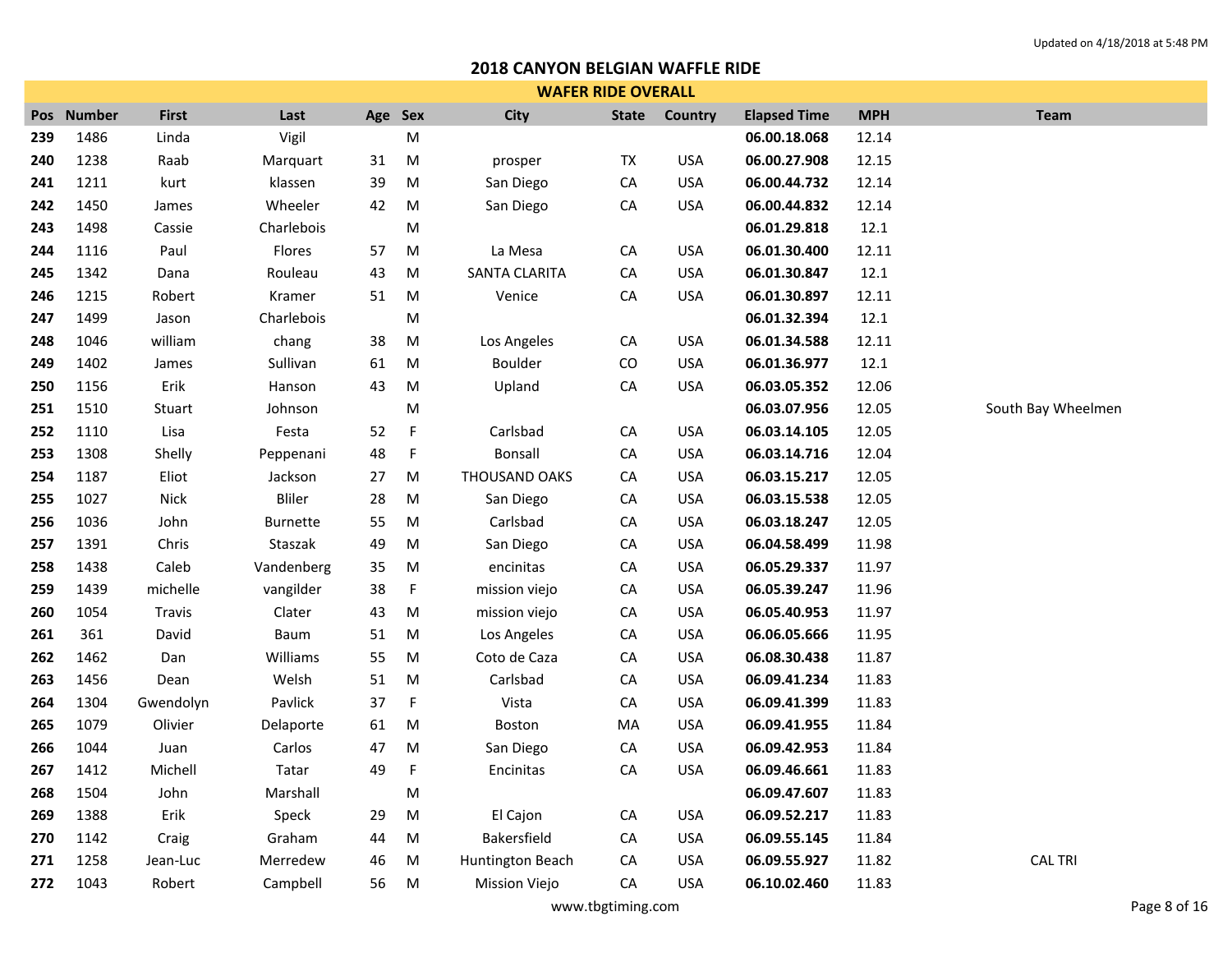| <b>WAFER RIDE OVERALL</b> |            |              |                |         |           |                      |              |                |                     |            |             |  |  |
|---------------------------|------------|--------------|----------------|---------|-----------|----------------------|--------------|----------------|---------------------|------------|-------------|--|--|
|                           | Pos Number | <b>First</b> | Last           | Age Sex |           | <b>City</b>          | <b>State</b> | <b>Country</b> | <b>Elapsed Time</b> | <b>MPH</b> | <b>Team</b> |  |  |
| 273                       | 1049       | Marc         | Chilcote       | 44      | M         | Vista                | CA           | <b>USA</b>     | 06.10.24.169        | 11.82      |             |  |  |
| 274                       | 1184       | Heather      | Hunter         | 48      | $\sf F$   | Oceanside            | ${\sf CA}$   | <b>USA</b>     | 06.10.25.062        | 11.82      |             |  |  |
| 275                       | 1167       | Henry        | Heisler        | 40      | M         | Aliso Viejo          | CA           | <b>USA</b>     | 06.10.32.600        | 11.82      |             |  |  |
| 276                       | 1328       | David        | Renton         | 42      | ${\sf M}$ | Huntington Beach     | ${\sf CA}$   | <b>USA</b>     | 06.13.28.879        | 11.71      |             |  |  |
| 277                       | 1037       | Robert       | <b>Bushner</b> | 47      | ${\sf M}$ | Oceanside            | CA           | <b>USA</b>     | 06.13.29.698        | 11.72      |             |  |  |
| 278                       | 1460       | Mark         | Wieneke        | 66      | ${\sf M}$ | Oak View             | CA           | <b>USA</b>     | 06.13.33.837        | 11.71      |             |  |  |
| 279                       | 1234       | Mikhail      | Malamud        | 39      | ${\sf M}$ | <b>Beverly Hills</b> | CA           | <b>USA</b>     | 06.13.36.425        | 11.72      |             |  |  |
| 280                       | 1426       | William      | Tugurian       | 53      | M         | Santa Monica         | CA           | <b>USA</b>     | 06.13.37.550        | 11.71      |             |  |  |
| 281                       | 1062       | Jonathan     | Collins        | 38      | ${\sf M}$ | La Mesa              | CA           | <b>USA</b>     | 06.13.39.541        | 11.72      |             |  |  |
| 282                       | 1496       | Richard      | Fattic         | 46      | ${\sf M}$ | Portland             | OR           | <b>USA</b>     | 06.13.42.495        | 11.7       |             |  |  |
| 283                       | 1102       | Nicholas     | Enterline      | 38      | $\sf M$   | Lakewood             | ${\sf CA}$   | <b>USA</b>     | 06.13.54.617        | 11.71      |             |  |  |
| 284                       | 1351       | Matthew      | Saenz          | 45      | ${\sf M}$ | Temecula             | ${\sf CA}$   | <b>USA</b>     | 06.13.57.038        | 11.7       |             |  |  |
| 285                       | 1286       | Chad         | Oblak          | 43      | ${\sf M}$ | San Marcos           | CA           | <b>USA</b>     | 06.13.58.900        | 11.7       |             |  |  |
| 286                       | 1327       | <b>JASON</b> | REILY          | 37      | ${\sf M}$ | <b>Thousand Oaks</b> | CA           | <b>USA</b>     | 06.14.03.972        | 11.69      |             |  |  |
| 287                       | 1058       | michael      | cleveland      | 33      | ${\sf M}$ | Murrieta             | ${\sf CA}$   | <b>USA</b>     | 06.15.12.414        | 11.67      |             |  |  |
| 288                       | 1409       | Jon          | Swavely        | 50      | ${\sf M}$ | San Diego            | CA           | <b>USA</b>     | 06.17.51.284        | 11.58      |             |  |  |
| 289                       | 1446       | Alex         | Walker         | 30      | ${\sf M}$ | <b>STREATOR</b>      | IL.          | <b>USA</b>     | 06.17.51.367        | 11.58      |             |  |  |
| 290                       | 1447       | Paul         | Walker         | 58      | ${\sf M}$ | Streator             | IL.          | <b>USA</b>     | 06.17.52.740        | 11.58      |             |  |  |
| 291                       | 1302       | <b>Brian</b> | Pass           | 54      | M         | Los Angeles          | CA           | <b>USA</b>     | 06.17.54.176        | 11.57      |             |  |  |
| 292                       | 1325       | Manmadh      | Rebba          | 39      | ${\sf M}$ | San Diego            | CA           | <b>USA</b>     | 06.18.24.088        | 11.56      |             |  |  |
| 293                       | 1140       | Joel         | Goodman        | 55      | M         | Topanga              | ${\sf CA}$   | <b>USA</b>     | 06.18.39.798        | 11.56      |             |  |  |
| 294                       | 1203       | Matthew      | Kavanaugh      | 61      | ${\sf M}$ | Calabasas            | CA           | <b>USA</b>     | 06.18.39.860        | 11.56      |             |  |  |
| 295                       | 1356       | Kevin        | Sanchez        | 50      | ${\sf M}$ | Aliso Viejo          | ${\sf CA}$   | <b>USA</b>     | 06.18.40.561        | 11.55      |             |  |  |
| 296                       | 1361       | Paul         | Schneider      | 41      | ${\sf M}$ | Los Angeles          | ${\sf CA}$   | <b>USA</b>     | 06.19.47.419        | 11.52      |             |  |  |
| 297                       | 1186       | Amy          | Hutner         | 55      | F         | Los Angeles          | CA           | <b>USA</b>     | 06.19.54.024        | 11.52      |             |  |  |
| 298                       | 1233       | Joseph       | Maehler        | 37      | ${\sf M}$ | Newport Beach        | ${\sf CA}$   | <b>USA</b>     | 06.20.53.152        | 11.49      |             |  |  |
| 299                       | 1123       | John         | Galvin         | 55      | ${\sf M}$ | Napa                 | ${\sf CA}$   | <b>USA</b>     | 06.21.26.356        | 11.48      |             |  |  |
| 300                       | 1353       | Ty           | Salsbery       | 41      | M         | San Jose             | CA           | <b>USA</b>     | 06.22.31.166        | 11.43      |             |  |  |
| 301                       | 1214       | Tony         | Kowalczyk      | 52      | ${\sf M}$ | Carlsbad             | CA           | <b>USA</b>     | 06.22.33.697        | 11.44      |             |  |  |
| 302                       | 1089       | Lance        | Dumas          | 42      | M         | Corona del Mar       | CA           | <b>USA</b>     | 06.22.39.426        | 11.44      |             |  |  |
| 303                       | 1453       | Andrew       | Weil           | 42      | ${\sf M}$ | San Diego            | CA           | <b>USA</b>     | 06.22.51.414        | 11.42      |             |  |  |
| 304                       | 1373       | Adam         | Shelly         | 48      | M         | San Diego            | CA           | <b>USA</b>     | 06.23.05.058        | 11.42      |             |  |  |
| 305                       | 1469       | Chris        | Woods          | 34      | M         | Del Mar              | CA           | <b>USA</b>     | 06.23.44.965        | 11.4       | Kashi       |  |  |
| 306                       | 1397       | Matthew      | Stinson        | 30      | M         | Solana Beach         | CA           | <b>USA</b>     | 06.23.45.154        | 11.4       |             |  |  |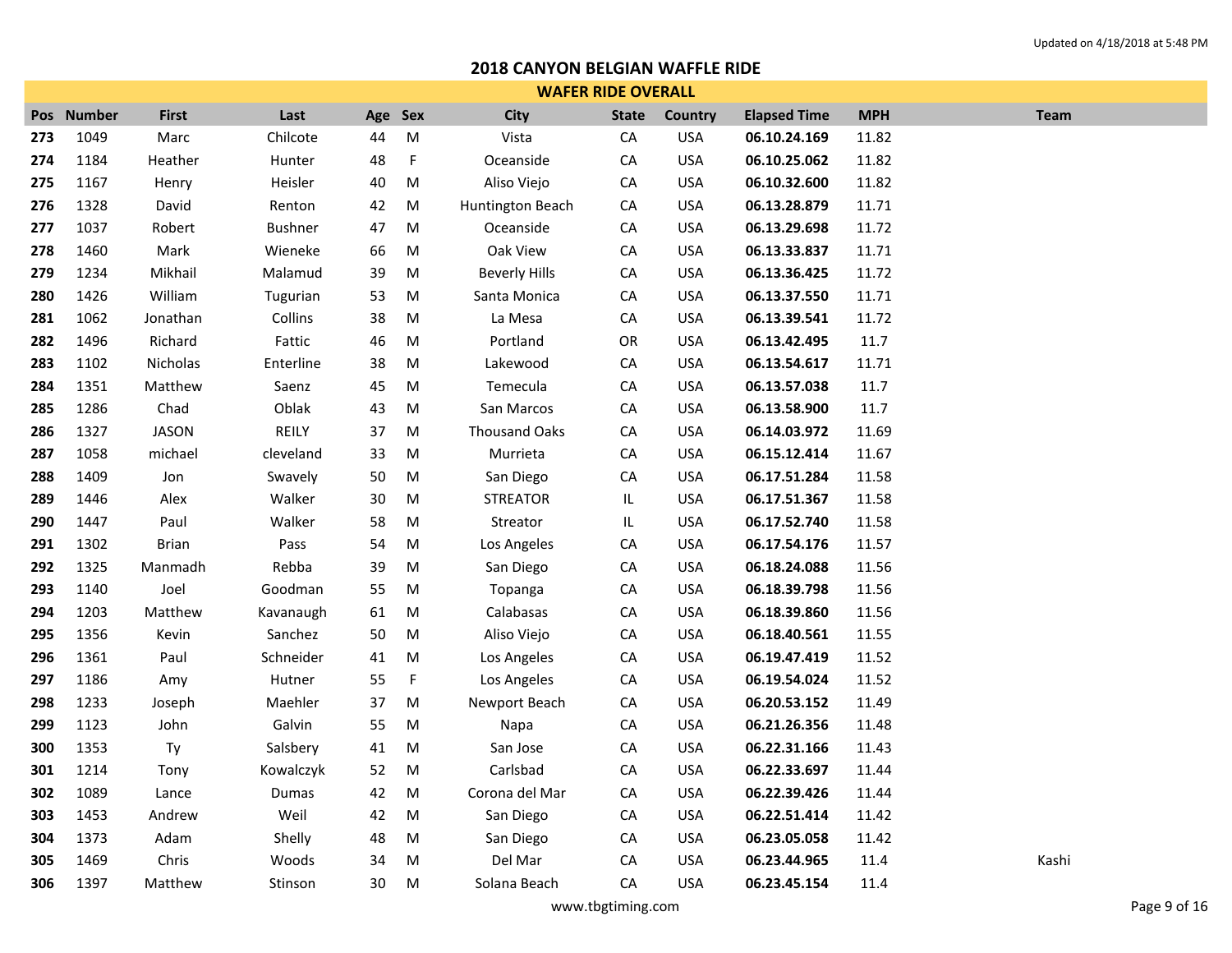|     | <b>WAFER RIDE OVERALL</b> |              |             |         |             |                  |              |            |                     |            |                        |  |  |  |
|-----|---------------------------|--------------|-------------|---------|-------------|------------------|--------------|------------|---------------------|------------|------------------------|--|--|--|
|     | Pos Number                | <b>First</b> | Last        | Age Sex |             | <b>City</b>      | <b>State</b> | Country    | <b>Elapsed Time</b> | <b>MPH</b> | <b>Team</b>            |  |  |  |
| 307 | 1128                      | Manuel       | Gil         | 46      | M           | San Diego        | ${\sf CA}$   | <b>USA</b> | 06.23.45.190        | 11.41      |                        |  |  |  |
| 308 | 1118                      | Jill         | Fox         | 55      | $\mathsf F$ | San diego        | СA           | <b>USA</b> | 06.23.58.232        | 11.4       |                        |  |  |  |
| 309 | 1083                      | Scott        | Desposato   | 50      | M           | Encinitas        | ${\sf CA}$   | <b>USA</b> | 06.24.21.139        | 11.39      |                        |  |  |  |
| 310 | 1063                      | Owen         | Conner      | 14      | ${\sf M}$   | SAN DIEGO        | СA           | <b>USA</b> | 06.27.46.626        | 11.29      |                        |  |  |  |
| 311 | 1022                      | Stan         | Bergum      | 57      | ${\sf M}$   | Solana Beach     | ${\sf CA}$   | <b>USA</b> | 06.28.19.150        | 11.27      |                        |  |  |  |
| 312 | 1395                      | Arthur       | Steingart   | 26      | ${\sf M}$   | los angeles      | ${\sf CA}$   | <b>USA</b> | 06.28.46.147        | 11.25      | <b>Cystic Fibrosis</b> |  |  |  |
| 313 | 1390                      | Harlan       | Spinner     | 56      | M           | Encino           | СA           | <b>USA</b> | 06.28.46.452        | 11.25      |                        |  |  |  |
| 314 | 1199                      | Ken          | Josefsberg  | 54      | ${\sf M}$   | Los Angeles      | ${\sf CA}$   | <b>USA</b> | 06.28.46.579        | 11.26      |                        |  |  |  |
| 315 | 1341                      | Jacob        | Rothman     | 42      | ${\sf M}$   | Los angeles      | ${\sf CA}$   | <b>USA</b> | 06.28.46.697        | 11.25      |                        |  |  |  |
| 316 | 1350                      | Konor        | Sacks       | 19      | M           | El Cajon         | CA           | <b>USA</b> | 06.30.01.371        | 11.21      |                        |  |  |  |
| 317 | 1384                      | Lamese       | Snow        | 52      | $\mathsf F$ | <b>RSM</b>       | CA           | <b>USA</b> | 06.30.02.568        | 11.21      |                        |  |  |  |
| 318 | 1247                      | Jennifer     | Mayfield    | 30      | F           | San Diego        | CA           | <b>USA</b> | 06.30.04.232        | 11.22      |                        |  |  |  |
| 319 | 1161                      | lan          | Hatton      | 28      | ${\sf M}$   | San Diego        | CA           | <b>USA</b> | 06.30.04.309        | 11.22      |                        |  |  |  |
| 320 | 1158                      | Jim          | Hardeman    | 47      | ${\sf M}$   | San Diego        | ${\sf CA}$   | <b>USA</b> | 06.30.22.033        | 11.22      |                        |  |  |  |
| 321 | 1227                      | Justin       | Lintner     | 26      | M           | Alpine           | CA           | <b>USA</b> | 06.30.49.994        | $11.2\,$   |                        |  |  |  |
| 322 | 1204                      | Robert       | Kellogg     | 56      | M           | Manhattan Beach  | CA           | <b>USA</b> | 06.31.11.555        | 11.19      |                        |  |  |  |
| 323 | 1248                      | Pete         | McAfee      | 50      | ${\sf M}$   | San Marcos       | ${\sf CA}$   | <b>USA</b> | 06.31.15.726        | 11.19      |                        |  |  |  |
| 324 | 1001                      | Corey        | Allen       | 40      | M           | San Marcos       | CA           | <b>USA</b> | 06.31.18.566        | 11.19      |                        |  |  |  |
| 325 | 1135                      | Dan          | Goese       | 59      | M           | La Jolla         | ${\sf CA}$   | <b>USA</b> | 06.31.39.645        | 11.18      |                        |  |  |  |
| 326 | 1081                      | George       | DeMarino    | 43      | M           | San Marcos       | ${\sf CA}$   | <b>USA</b> | 06.31.52.746        | 11.17      |                        |  |  |  |
| 327 | 1430                      | Christopher  | Tuttle      | 47      | ${\sf M}$   | Portland         | OR           | <b>USA</b> | 06.32.20.923        | 11.15      |                        |  |  |  |
| 328 | 1405                      | James        | Sunderland  | 54      | ${\sf M}$   | Troutdale        | OR           | <b>USA</b> | 06.32.21.083        | 11.15      |                        |  |  |  |
| 329 | 1064                      | Adam         | Cooke       | 35      | ${\sf M}$   | La Mesa          | ${\sf CA}$   | <b>USA</b> | 06.32.31.241        | 11.15      |                        |  |  |  |
| 330 | 1207                      | Alison       | Keple       | 47      | F           | Duncan           | BC           | CAN        | 06.32.39.529        | 11.15      | <b>Team Betty</b>      |  |  |  |
| 331 | 1152                      | catherine    | hamilton    | 48      | F           | victoria         | BC           | CAN        | 06.32.40.628        | 11.15      |                        |  |  |  |
| 332 | 1422                      | ellen        | towles      | 57      | $\mathsf F$ | los angeles      | ${\sf CA}$   | <b>USA</b> | 06.33.10.066        | 11.13      |                        |  |  |  |
| 333 | 1343                      | Angie        | Rozsa       | 43      | F           | San Marcos       | CA           | <b>USA</b> | 06.33.25.729        | 11.12      |                        |  |  |  |
| 334 | 1344                      | LAMAR        | ROZSA       | 42      | M           | San Marcos       | CA           | <b>USA</b> | 06.33.25.837        | 11.12      |                        |  |  |  |
| 335 | 1216                      | Keith        | Krupcyznski | 46      | ${\sf M}$   | San Marcos       | ${\sf CA}$   | <b>USA</b> | 06.33.51.735        | 11.12      |                        |  |  |  |
| 336 | 1467                      | Doug         | Wolkon      | 54      | M           | Solana Beach     | СA           | <b>USA</b> | 06.35.23.955        | 11.06      |                        |  |  |  |
| 337 | 1093                      | Kara         | Dutton      | 35      | $\mathsf F$ | Rancho Cucamonga | СA           | <b>USA</b> | 06.35.47.826        | 11.06      |                        |  |  |  |
| 338 | 1270                      | Ryan         | Morton      | 45      | M           | San Diego        | CA           | <b>USA</b> | 06.36.21.205        | 11.04      |                        |  |  |  |
| 339 | 1495                      | Philip       | Weary       | 30      | M           | Escondido        | CA           | <b>USA</b> | 06.43.13.793        | 10.85      |                        |  |  |  |
| 340 | 1316                      | Jason M      | Polman      | 44      | M           | Del Mar          | CA           | <b>USA</b> | 06.43.15.486        | 10.85      |                        |  |  |  |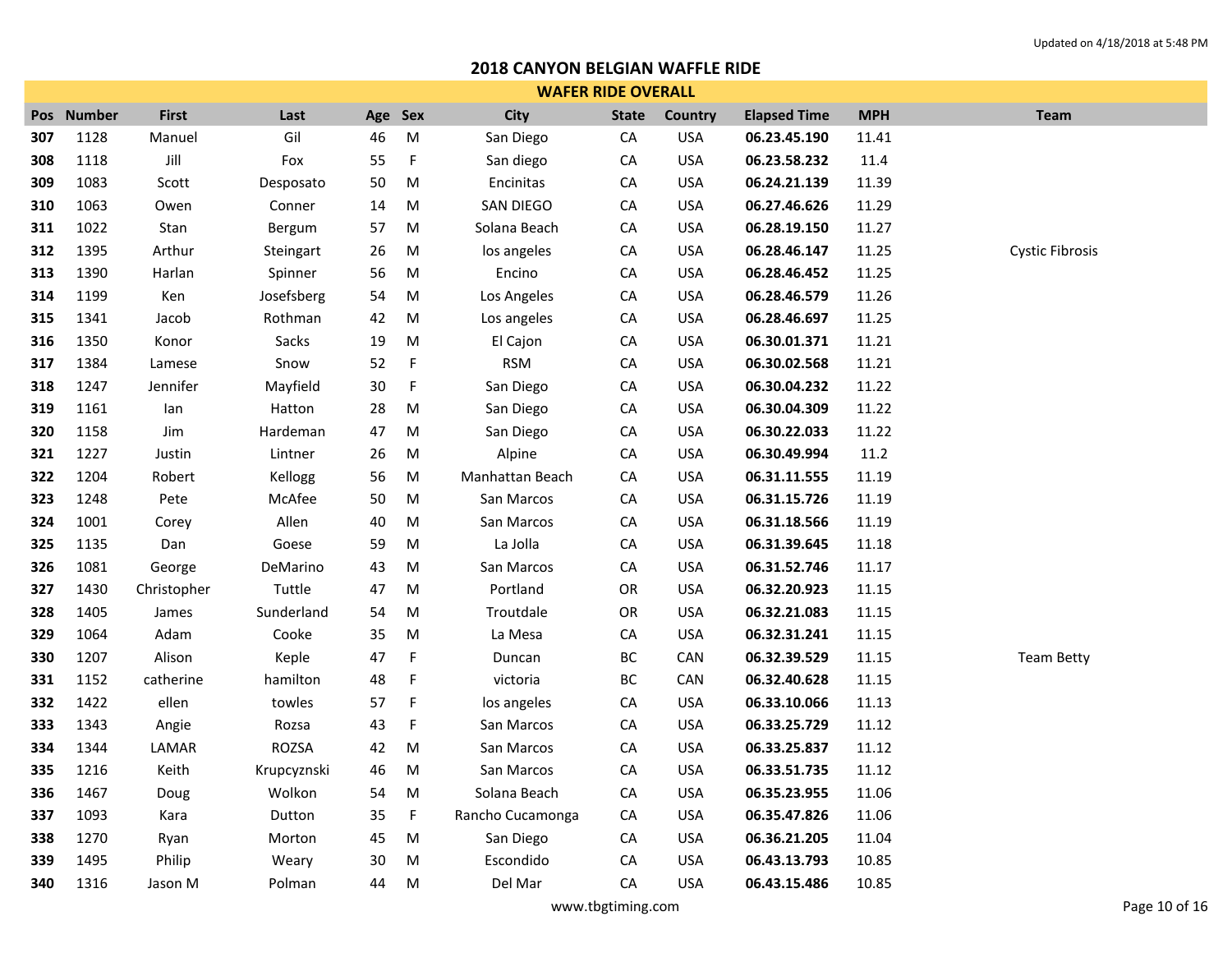|     | <b>WAFER RIDE OVERALL</b> |              |               |         |             |                    |              |            |                     |            |                                |  |  |
|-----|---------------------------|--------------|---------------|---------|-------------|--------------------|--------------|------------|---------------------|------------|--------------------------------|--|--|
|     | Pos Number                | <b>First</b> | Last          | Age Sex |             | City               | <b>State</b> | Country    | <b>Elapsed Time</b> | <b>MPH</b> | Team                           |  |  |
| 341 | 1266                      | Bob          | Moision       | 50      | ${\sf M}$   | Redondo Beach      | CA           | <b>USA</b> | 06.46.59.873        | 10.75      |                                |  |  |
| 342 | 1348                      | Gregory      | Ruzzin        | 53      | ${\sf M}$   | <b>Culver City</b> | CA           | <b>USA</b> | 06.47.00.170        | 10.75      |                                |  |  |
| 343 | 1121                      | Chris        | Frasso        | 36      | M           | Long Beach         | CA           | <b>USA</b> | 06.47.03.136        | 10.76      |                                |  |  |
| 344 | 1492                      | Bill         | Reals         | 47      | M           | LA MESA            | CA           | <b>USA</b> | 06.48.38.215        | 10.7       |                                |  |  |
| 345 | 1226                      | Jerry        | Lintner       | 58      | M           | Alpine             | CA           | <b>USA</b> | 06.49.03.353        | 10.7       |                                |  |  |
| 346 | 1428                      | Mitch        | Turner        | 52      | M           | San Marcos         | CA           | <b>USA</b> | 06.51.35.794        | 10.63      |                                |  |  |
| 347 | 1177                      | Craig        | Hobart        | 50      | M           | San Marcos         | CA           | <b>USA</b> | 06.51.36.036        | 10.64      | <b>TNR Conductor Commerece</b> |  |  |
| 348 | 1060                      | Alex         | Colbert       | 49      | ${\sf M}$   | Newbury Park       | ${\sf CA}$   | <b>USA</b> | 06.51.36.118        | 10.64      |                                |  |  |
| 349 | 1382                      | <b>DONNA</b> | <b>SKAGGS</b> | 52      | $\mathsf F$ | SOLANA BEACH       | CA           | <b>USA</b> | 06.51.39.926        | 10.63      | Ride Cyclery                   |  |  |
| 350 | 584                       | Robert       | Skaggs        | 51      | ${\sf M}$   | Solana Beach       | CA           | <b>USA</b> | 06.51.40.472        | 10.62      |                                |  |  |
| 351 | 1289                      | Steve        | O Hara        | 58      | ${\sf M}$   | San Diego          | ${\sf CA}$   | <b>USA</b> | 06.51.46.333        | 10.62      |                                |  |  |
| 352 | 1321                      | David        | Ragan         | 32      | $\sf M$     | San Diego          | CA           | <b>USA</b> | 06.51.46.424        | 10.62      |                                |  |  |
| 353 | 1111                      | <b>Brian</b> | Findley       | 58      | ${\sf M}$   | SAN DIEGO          | CA           | <b>USA</b> | 06.51.46.720        | 10.63      |                                |  |  |
| 354 | 1299                      | Edward       | Pardi II      | 55      | ${\sf M}$   | San diego          | CA           | <b>USA</b> | 06.51.46.834        | 10.62      |                                |  |  |
| 355 | 1271                      | Gregory      | Mount         | 61      | M           | San Diego          | CA           | <b>USA</b> | 06.52.41.106        | 10.6       |                                |  |  |
| 356 | 1078                      | Ren          | Del Rosario   | 39      | M           | San Diego          | CA           | <b>USA</b> | 06.52.41.351        | 10.61      |                                |  |  |
| 357 | 1146                      | Jerry        | Guerrero      | 56      | ${\sf M}$   | Poway              | CA           | <b>USA</b> | 06.52.45.424        | 10.61      |                                |  |  |
| 358 | 1163                      | Mark         | Hayes         | 53      | M           | Hawthorne          | CA           | <b>USA</b> | 06.52.55.577        | 10.6       |                                |  |  |
| 359 | 1100                      | john         | engebrits     | 60      | ${\sf M}$   | san marcos         | CA           | <b>USA</b> | 06.52.57.784        | 10.6       |                                |  |  |
| 360 | 1349                      | Jason        | Sabino        | 46      | ${\sf M}$   | Huntington Beach   | CA           | <b>USA</b> | 06.53.00.483        | 10.59      |                                |  |  |
| 361 | 1157                      | Shaun        | Hanson        | 51      | ${\sf M}$   | Murrieta           | CA           | <b>USA</b> | 06.55.14.404        | 10.54      |                                |  |  |
| 362 | 1503                      | Robert       | Keating       |         | ${\sf M}$   |                    |              |            | 06.55.14.690        | 10.53      | Project Hero                   |  |  |
| 363 | 1281                      | William      | Ng            | 38      | ${\sf M}$   | Long Beach         | CA           | <b>USA</b> | 06.56.53.956        | 10.49      | Zwift                          |  |  |
| 364 | 1372                      | Jason        | Shanney       | 37      | M           | Redondo Beach      | CA           | <b>USA</b> | 06.57.04.525        | 10.49      |                                |  |  |
| 365 | 1057                      | Robby        | Clerinx       | 33      | M           | San Diego          | CA           | <b>USA</b> | 06.57.06.684        | 10.5       |                                |  |  |
| 366 | 1066                      | Jake         | Cramer        | 29      | ${\sf M}$   | Alpine             | CA           | <b>USA</b> | 06.57.08.372        | 10.5       |                                |  |  |
| 367 | 1463                      | Robert       | Williams      | 67      | M           | Dana point         | CA           | <b>USA</b> | 06.57.27.525        | 10.48      |                                |  |  |
| 368 | 1230                      | Raymond      | Lorica        | 38      | M           | Los Angeles        | CA           | <b>USA</b> | 06.57.27.693        | 10.49      | <b>Slopok Cycling</b>          |  |  |
| 369 | 1267                      | eric         | Mollinedo     | 48      | M           | VALENCIA           | CA           | <b>USA</b> | 06.58.37.488        | 10.45      |                                |  |  |
| 370 | 1172                      | Cindy        | Hernandez     | 28      | F           | Tucson             | AZ           | <b>USA</b> | 06.58.50.371        | 10.45      |                                |  |  |
| 371 | 1005                      | Gustavo      | Amado         | 45      | M           | Tucson             | AZ           | <b>USA</b> | 06.58.51.907        | 10.45      | Freehugs                       |  |  |
| 372 | 1386                      | John         | Uribe         | 54      | M           | Los Angeles        | CA           | <b>USA</b> | 06.58.54.973        | 10.44      |                                |  |  |
| 373 | 1269                      | <b>Brian</b> | Morrison      | 49      | M           | Granada Hills      | СA           | <b>USA</b> | 07.00.53.376        | 10.39      |                                |  |  |
| 374 | 1444                      | Jason        | Vuletich      | 41      | M           | Lakewood           | CA           | <b>USA</b> | 07.00.54.238        | 10.39      |                                |  |  |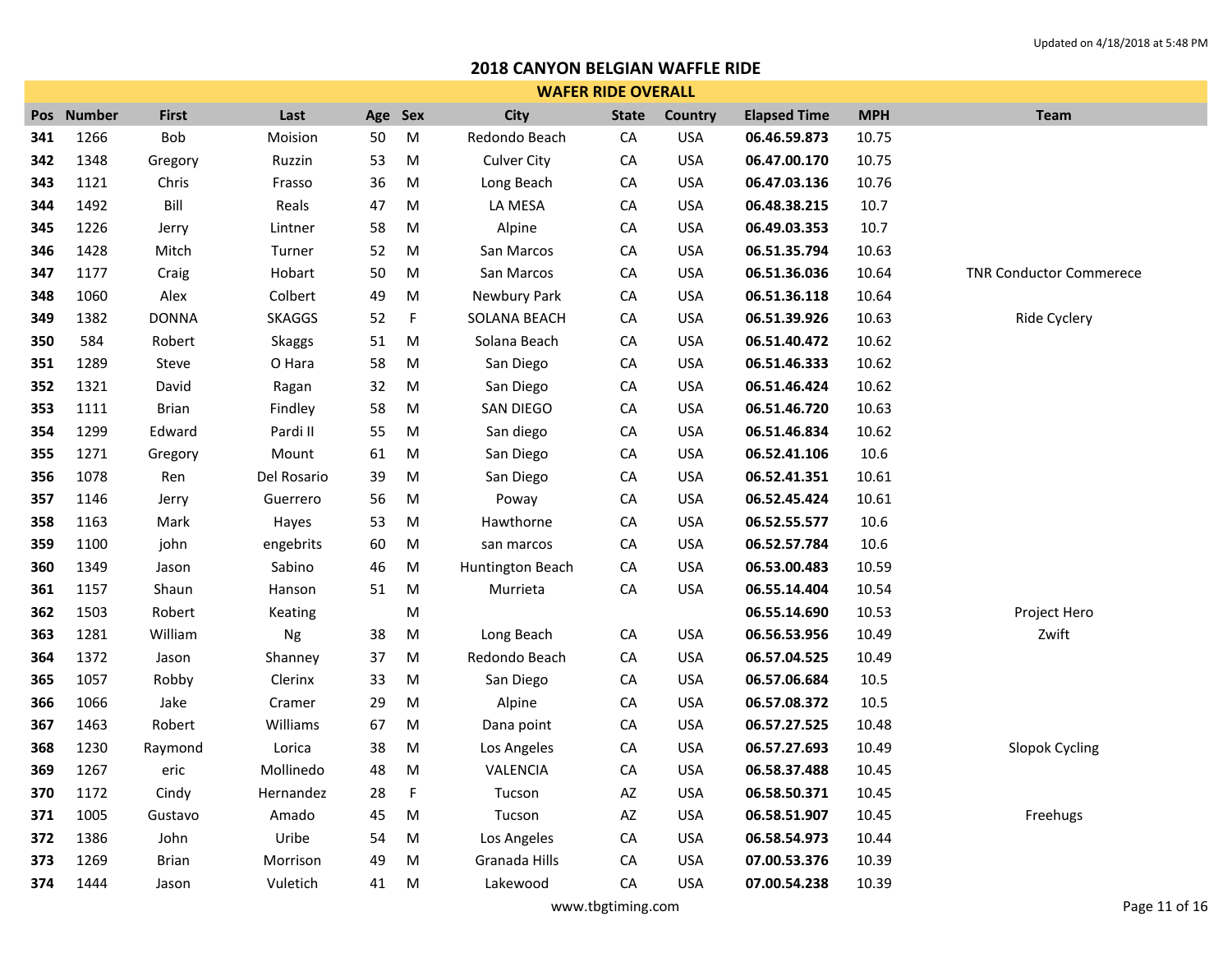|     | <b>WAFER RIDE OVERALL</b> |              |                 |        |             |                   |              |            |                     |            |             |  |  |  |
|-----|---------------------------|--------------|-----------------|--------|-------------|-------------------|--------------|------------|---------------------|------------|-------------|--|--|--|
|     | Pos Number                | <b>First</b> | Last            | Age    | Sex         | <b>City</b>       | <b>State</b> | Country    | <b>Elapsed Time</b> | <b>MPH</b> | <b>Team</b> |  |  |  |
| 375 | 1041                      | Quan         | Campbell        | 43     | $\mathsf F$ | San Diego         | CA           | <b>USA</b> | 07.02.18.195        | 10.37      |             |  |  |  |
| 376 | 1055                      | keri         | cleeremans      | 40     | $\mathsf F$ | Solana Beach      | CA           | <b>USA</b> | 07.03.03.482        | 10.35      |             |  |  |  |
| 377 | 1050                      | Kyle         | Christensen     | 29     | M           | La Mesa           | CA           | <b>USA</b> | 07.03.12.608        | 10.35      |             |  |  |  |
| 378 | 1264                      | Graham       | Milner          | 63     | M           | Encinitas         | CA           | <b>USA</b> | 07.03.39.282        | 10.32      |             |  |  |  |
| 379 | 1136                      | Jason        | Golding         | 46     | M           | Corona del Mar    | CA           | <b>USA</b> | 07.05.29.937        | 10.29      |             |  |  |  |
| 380 | 1095                      | Steve        | Economos        | 48     | M           | San Clemente      | CA           | <b>USA</b> | 07.05.31.130        | 10.29      |             |  |  |  |
| 381 | 1346                      | Craig        | Runnalls        | 52     | M           | Coto de Caza      | CA           | <b>USA</b> | 07.05.31.561        | 10.28      |             |  |  |  |
| 382 | 1440                      | Marc         | Vasquez         | $30\,$ | M           | San Francisco     | CA           | <b>USA</b> | 07.05.32.298        | 10.28      |             |  |  |  |
| 383 | 1466                      | walt         | wolf            | 56     | M           | Torrance          | CA           | <b>USA</b> | 07.09.58.004        | 10.17      |             |  |  |  |
| 384 | 1312                      | Bill         | Pinnell         | 46     | M           | Carlsbad          | CA           | <b>USA</b> | 07.10.01.111        | 10.17      |             |  |  |  |
| 385 | 1020                      | Renee        | <b>Beckloff</b> | 49     | F           | trabuco canyon    | ${\sf CA}$   | <b>USA</b> | 07.10.44.801        | 10.16      |             |  |  |  |
| 386 | 1239                      | Lou          | Marquette       | 70     | M           | Encinitas         | ${\sf CA}$   | <b>USA</b> | 07.10.45.094        | 10.16      | EBSF        |  |  |  |
| 387 | 1333                      | Jim          | Robinson        | 59     | M           | San Marcos        | CA           | <b>USA</b> | 07.13.29.198        | 10.09      |             |  |  |  |
| 388 | 1497                      | John         | Sheridan        | 49     | M           | Cardiff           | CA           | <b>USA</b> | 07.14.36.825        | 10.06      |             |  |  |  |
| 389 | 1257                      | oleg         | melamed         | 54     | M           | Pacific Palisades | ${\sf CA}$   | <b>USA</b> | 07.16.28.450        | 10.02      |             |  |  |  |
| 390 | 1108                      | Judy         | Feldman         | 53     | $\mathsf F$ | Los Angeles       | ${\sf CA}$   | <b>USA</b> | 07.16.42.312        | 10.03      |             |  |  |  |
| 391 | 1366                      | Ginger       | Scott           | 55     | $\mathsf F$ | Solana Beach      | CA           | <b>USA</b> | 07.17.03.939        | 10.01      |             |  |  |  |
| 392 | 1225                      | Jeff         | Lind            | 65     | M           | Solana Beach      | CA           | <b>USA</b> | 07.17.03.943        | 10.02      |             |  |  |  |
| 393 | 1150                      | Djohara      | Halimaoui       | 33     | F           | Cardiff           | ${\sf CA}$   | <b>USA</b> | 07.19.17.103        | 9.97       |             |  |  |  |
| 394 | 1354                      | Michael      | Salvatierra     | 29     | X           | June Lake         | CA           | <b>USA</b> | 07.19.19.473        | 9.96       |             |  |  |  |
| 395 | 1180                      | Tom          | Holtzinger      | 60     | M           | San Jose          | CA           | <b>USA</b> | 07.22.21.327        | 9.9        |             |  |  |  |
| 396 | 1464                      | Jeffrey      | Winckler        | 49     | M           | vista             | ${\sf CA}$   | <b>USA</b> | 07.23.34.353        | 9.86       |             |  |  |  |
| 397 | 1305                      | Alexei       | pavlov          | 44     | M           | Marina Del Rey    | CA           | <b>USA</b> | 07.24.11.416        | 9.85       |             |  |  |  |
| 398 | 1306                      | ANGEL        | PEÑA            | 34     | M           | <b>VISTA</b>      | ${\sf CA}$   | <b>USA</b> | 07.24.26.465        | 9.84       |             |  |  |  |
| 399 | 1268                      | Jim          | Montgomery      | 57     | M           | Newport Beach     | CA           | <b>USA</b> | 07.24.48.487        | 9.83       |             |  |  |  |
| 400 | 1280                      | Joseph       | Nevins          | 67     | M           | Carlsbad          | CA           | <b>USA</b> | 07.24.52.946        | 9.83       |             |  |  |  |
| 401 | 1324                      | Hector       | Real            | 54     | M           | Moreno Valley     | CA           | <b>USA</b> | 07.25.33.729        | 9.82       |             |  |  |  |
| 402 | 1377                      | Alison       | Siepker         | 47     | $\mathsf F$ | Jacksonville      | $NC$         | <b>USA</b> | 07.30.50.724        | 9.7        |             |  |  |  |
| 403 | 1253                      | Mark         | McMillan        | 52     | M           | los angeles       | CA           | <b>USA</b> | 07.31.54.454        | 9.68       |             |  |  |  |
| 404 | 1231                      | <b>Brad</b>  | Lynch           | 44     | M           | Hoover            | AL           | <b>USA</b> | 07.34.55.251        | 9.62       |             |  |  |  |
| 405 | 1417                      | Michell      | Thitathan       | 43     | $\mathsf F$ | Vista             | CA           | <b>USA</b> | 07.39.22.334        | 9.52       |             |  |  |  |
| 406 | 1126                      | Alan         | Gelb            | 49     | M           | Los Angeles       | CA           | <b>USA</b> | 07.40.49.385        | 9.5        |             |  |  |  |
| 407 | 1091                      | Nhattrieu    | Duong           | 33     | M           | Redondo Beach     | CA           | <b>USA</b> | 07.40.50.616        | 9.5        |             |  |  |  |
| 408 | 1275                      | Jody         | Nathan          | 54     | F           | Redondo Beach     | CA           | <b>USA</b> | 07.40.51.245        | 9.49       |             |  |  |  |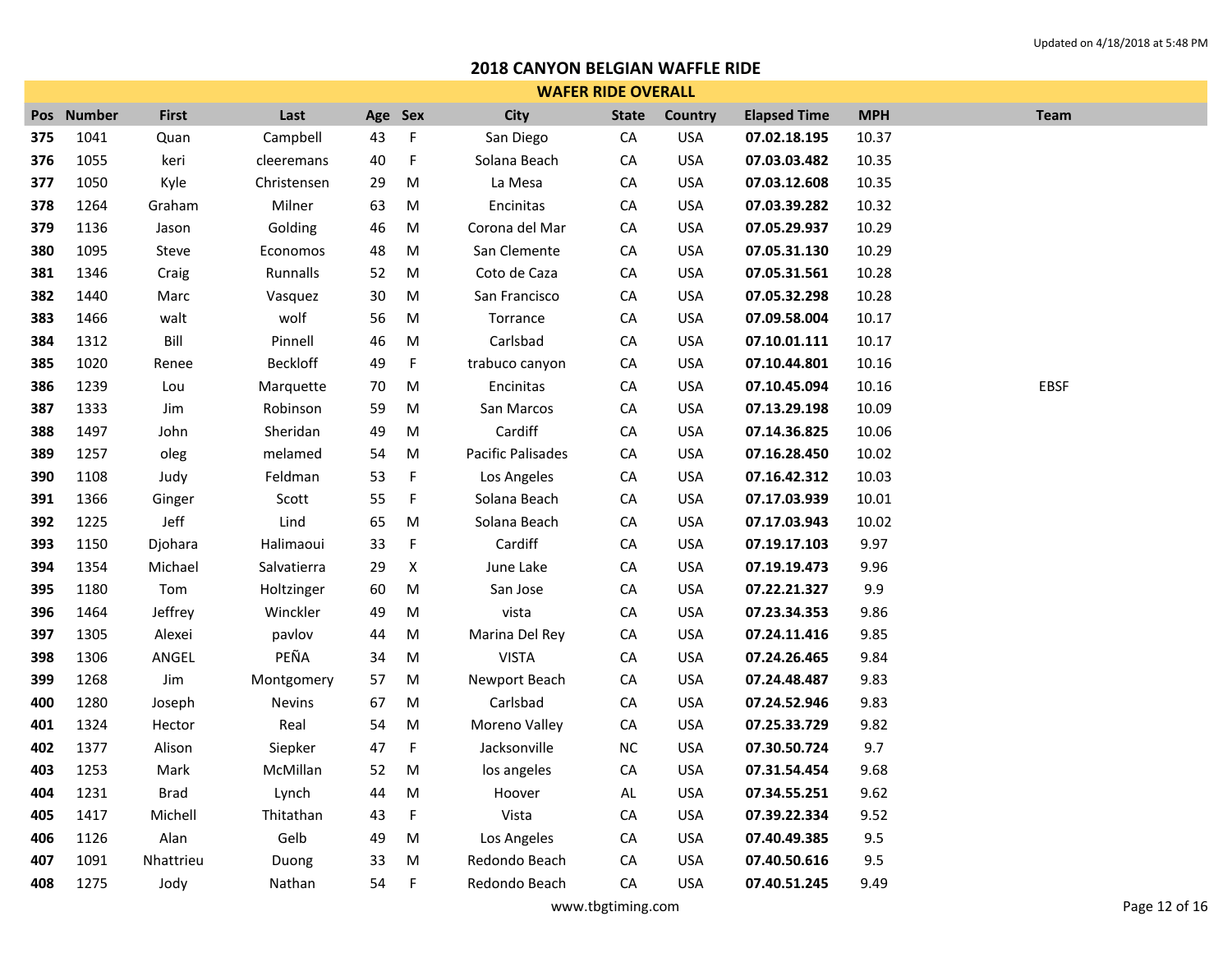|            | <b>WAFER RIDE OVERALL</b> |              |                |         |             |                      |              |                |                     |            |                       |
|------------|---------------------------|--------------|----------------|---------|-------------|----------------------|--------------|----------------|---------------------|------------|-----------------------|
|            | Pos Number                | <b>First</b> | Last           | Age Sex |             | City                 | <b>State</b> | <b>Country</b> | <b>Elapsed Time</b> | <b>MPH</b> | <b>Team</b>           |
| 409        | 1398                      | Alan         | Stoddard       | 63      | M           | Hawthorne            | CA           | <b>USA</b>     | 07.40.53.847        | 9.49       |                       |
| 410        | 1491                      | Joann        | Zwagerman      | 52      | $\mathsf F$ | Hermosa beach        | CA           | <b>USA</b>     | 07.41.39.556        | 9.47       |                       |
| 411        | 1368                      | David        | Sellers        | 46      | ${\sf M}$   | SANTEE               | CA           | <b>USA</b>     | 07.42.47.360        | 9.45       |                       |
| 412        | 1185                      | Luke         | Hunter         | 36      | M           | Santa Ana            | ${\sf CA}$   | <b>USA</b>     | 07.42.48.155        | 9.46       |                       |
| 413        | 1501                      | Paulo        | Ramos          |         | M           |                      |              |                | 07.46.05.754        | 9.38       |                       |
| 414        | 1500                      | Ryan         | Beacher        |         | M           |                      |              |                | 07.46.11.004        | 9.38       |                       |
| 415        | 1355                      | David        | Schwartz       | 59      | M           | Newport Beach        | CA           | <b>USA</b>     | 07.46.44.751        | 9.37       |                       |
| 416        | 1173                      | JAIME        | HERNANDEZ      | 45      | ${\sf M}$   | Tijuana              | <b>UNK</b>   | <b>MEX</b>     | 07.49.53.001        | 9.32       | I signed up for what? |
| 417        | 1201                      | Simon        | Kann           | 44      | ${\sf M}$   | OCEANSIDE            | CA           | <b>USA</b>     | 07.49.59.056        | 9.32       |                       |
| 418        | 1282                      | Truong       | Nguyen         | 42      | M           | San Diego            | CA           | <b>USA</b>     | 07.54.12.157        | 9.22       |                       |
| 419        | 1011                      | Tomme        | Arthur         | 44      | ${\sf M}$   | San Marcos           | CA           | <b>USA</b>     | 07.54.50.559        | 9.22       |                       |
| 420        | 1086                      | Lisa         | Dordick        | 52      | F           | <b>Beverly Hills</b> | CA           | <b>USA</b>     | 07.58.08.068        | 9.16       |                       |
| 421        | 1477                      | Jeremy       | Zoch           | 42      | M           | Orange               | ${\sf CA}$   | <b>USA</b>     | 08.12.25.324        | 8.88       |                       |
| 422        | 1193                      | <b>JASON</b> | <b>JOHNSON</b> | 39      | ${\sf M}$   | <b>VISTA</b>         | CA           | <b>USA</b>     | 08.12.25.426        | 8.89       |                       |
| 423        | 1420                      | John         | Titus          | 50      | M           | Escondido            | CA           | <b>USA</b>     | 08.16.26.766        | 8.81       |                       |
| 424        | 1092                      | Richard      | Duquette       | 61      | M           | Oceanside            | CA           | <b>USA</b>     | 08.16.58.538        | 8.81       |                       |
| 425        | 1210                      | Jacob        | Kirkman        | 50      | ${\sf M}$   | Bellevue             | <b>WA</b>    | <b>USA</b>     | 08.19.50.638        | 8.76       |                       |
| 426        | 1423                      | Tim          | Trevino        | 27      | M           | Oceanside            | CA           | <b>USA</b>     | 08.23.32.395        | 8.69       |                       |
| 427        | 1153                      | Jesse        | Hampton        | 26      | ${\sf M}$   | Santee               | CA           | <b>USA</b>     | 08.29.33.656        | 8.59       |                       |
| 428        | 1394                      | Eric         | Steinert       | 50      | M           | Orinda               | CA           | <b>USA</b>     | 08.40.57.045        | 8.4        |                       |
| 429        | 1200                      | Matthew      | Judd           | 55      | M           | Claremont            | CA           | <b>USA</b>     | 08.40.59.785        | 8.4        |                       |
| 430        | 1406                      | Shaun        | Supernaw       | 37      | M           | Ladera Ranch         | CA           | <b>USA</b>     | 08.43.37.545        | 8.35       |                       |
| 431        | 1410                      | Oliver       | Tabamo         | 47      | M           | <b>CYPRESS</b>       | ${\sf CA}$   | <b>USA</b>     | 08.55.48.336        | 8.16       |                       |
| 432        | 1442                      | Kristina     | Vevia          | 30      | F           | Portland             | ${\sf OR}$   | <b>USA</b>     | 08.56.22.003        | 8.15       | Team Ninja            |
| 433        | 1242                      | Robert       | Martinez       | 36      | M           | San Marcos           | CA           | <b>USA</b>     | 09.06.44.444        | 8.01       |                       |
| 434        | 1317                      | Diana        | Posadas        | 36      | F           | Chicago              | IL.          | <b>USA</b>     | 09.56.01.737        | 7.34       |                       |
| 435        | 1433                      | Michele      | Underwood      | 45      | F           | Chicago              | IL           | <b>USA</b>     | 10.00.27.841        | 7.28       | <b>MOX MULTISPORT</b> |
| <b>DNF</b> | 1315                      | Lance        | Polloreno      | 47      | M           | Encinitas            | CA           | <b>USA</b>     | $- - - - -$         | 0          |                       |
| <b>DNF</b> | 1379                      | Marcelo      | Silva          | 49      | M           | Menlo Park           | ${\sf CA}$   | <b>USA</b>     | $- - - - -$         | 0          |                       |
| <b>DNF</b> | 1385                      | Sylvia       | Sohrt          | 54      | F           | Lake Forest          | CA           | <b>USA</b>     | --.--               | 0          |                       |
| <b>DNF</b> | 1016                      | Andy         | Baldwin        | 41      | M           | San Diego            | CA           | <b>USA</b>     | $-2 - 1 - 1 = 0$    | 0          |                       |
| <b>DNF</b> | 1119                      | Kevin        | Fox            | 61      | M           | San Jose             | ${\sf CA}$   | <b>USA</b>     | $-2 - 1$            | 0          |                       |
| <b>DNF</b> | 1130                      | Jordan       | Girman         | 42      | M           | Larkspur             | CA           | <b>USA</b>     | 05.52.14.120        | 12.43      |                       |
| <b>DNF</b> | 1141                      | Aaron        | Grace          | 42      | M           | Cardiff              | CA           | <b>USA</b>     | $-1 - 1 - 1 = 0$    | 0          |                       |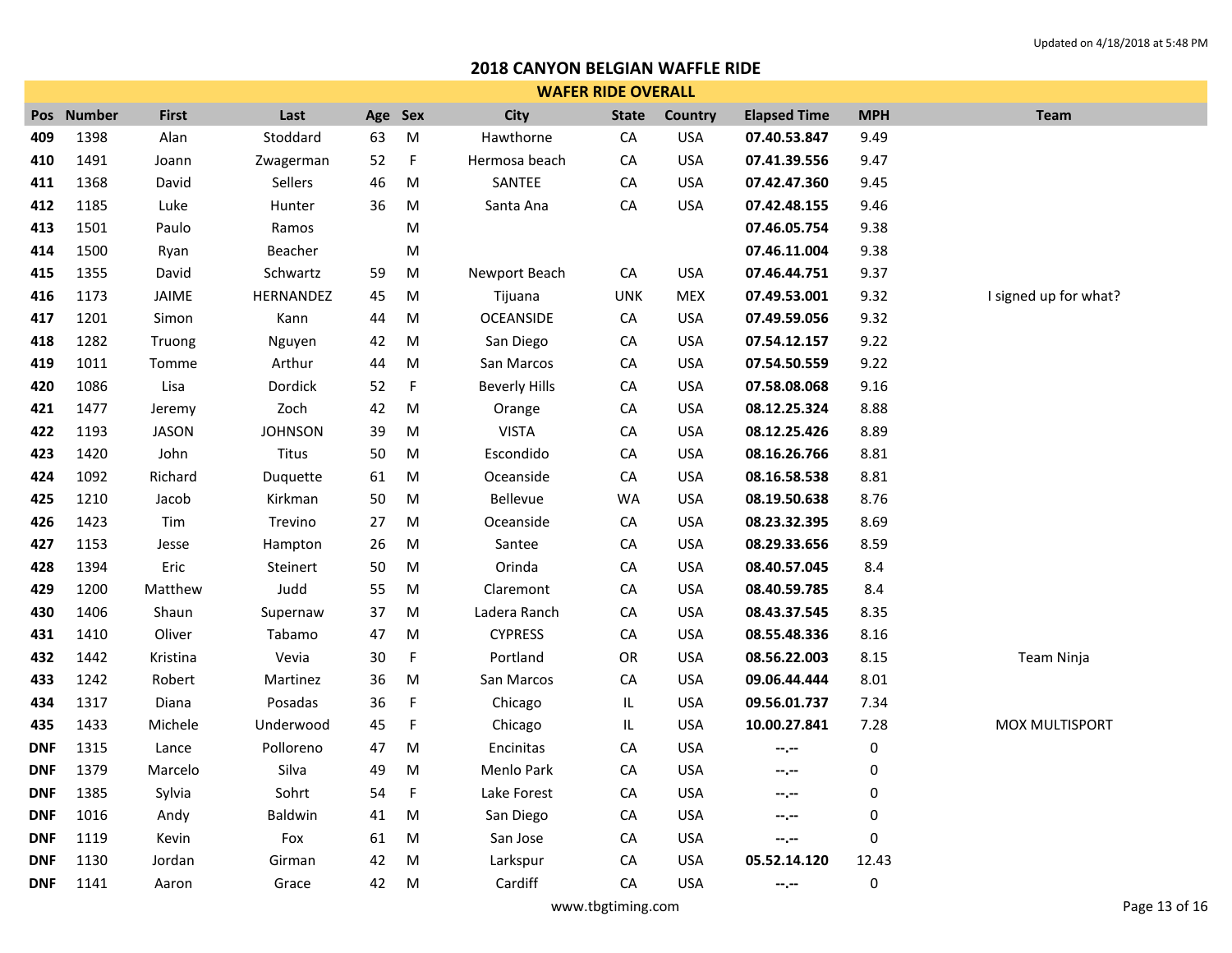| <b>WAFER RIDE OVERALL</b> |            |              |              |         |             |                     |              |                |                     |            |                  |
|---------------------------|------------|--------------|--------------|---------|-------------|---------------------|--------------|----------------|---------------------|------------|------------------|
|                           | Pos Number | <b>First</b> | Last         | Age Sex |             | <b>City</b>         | <b>State</b> | <b>Country</b> | <b>Elapsed Time</b> | <b>MPH</b> | <b>Team</b>      |
| <b>DNF</b>                | 1217       | Chris        | Kuebert      | 36      | ${\sf M}$   | Long Beach          | CA           | <b>USA</b>     | $-1, -1$            | 0          |                  |
| <b>DNF</b>                | 1236       | David        | Malwitz      | 39      | M           | Carlsbad            | СA           | <b>USA</b>     | 09.37.31.689        | 7.58       | Gravelstoke      |
| <b>DNF</b>                | 1023       | <b>Bruno</b> | Bertocci     | 63      | M           | Chicago             | IL           | <b>USA</b>     | $-2 - 1 - 1 = 0$    | 0          |                  |
| <b>DNS</b>                | 1000       | Robert       | Alleborn     | 57      | M           | Trabuco Canyon      | СA           | <b>USA</b>     | --.--               | $\pmb{0}$  |                  |
| <b>DNS</b>                | 1002       | David        | Allen        | 41      | ${\sf M}$   | Aliso Viejo         | ${\sf CA}$   | <b>USA</b>     | $-1 - 1 - 1 = 0$    | 0          |                  |
| <b>DNS</b>                | 1003       | Matt         | Allen        | 24      | M           | San Diego           | CA           | <b>USA</b>     | $- - - - -$         | 0          |                  |
| <b>DNS</b>                | 1006       | Thomas       | Fedel        | 30      | M           | Elko                | <b>NV</b>    | <b>USA</b>     | $-1, -1$            | 0          |                  |
| <b>DNS</b>                | 1013       | James        | Ayres        | 48      | M           | Murrieta            | ${\sf CA}$   | <b>USA</b>     | $- - - - -$         | 0          |                  |
| <b>DNS</b>                | 1021       | Rob          | Bergstrom    | 47      | M           | Fallbrook           | ${\sf CA}$   | <b>USA</b>     | $- - - - -$         | 0          |                  |
| <b>DNS</b>                | 1024       | Jimmy        | Bianco       | 55      | M           | Santa Monica        | CA           | <b>USA</b>     | $-2 - 1 - 1 = 0$    | 0          |                  |
| <b>DNS</b>                | 1028       | Genna        | Boragine     | 32      | F           | Cardiff             | ${\sf CA}$   | <b>USA</b>     | $- - - - -$         | $\pmb{0}$  |                  |
| <b>DNS</b>                | 1034       | Tina         | <b>Burch</b> | 56      | F           | newbury park        | ${\sf CA}$   | <b>USA</b>     | $-2 - 1 - 1 = 0$    | 0          |                  |
| <b>DNS</b>                | 1040       | carlota      | campbell     | 46      | $\mathsf F$ | encinitas           | ${\sf CA}$   | <b>USA</b>     | $-1$ , $-1$         | 0          |                  |
| <b>DNS</b>                | 1068       | Stephen      | Crane        | 50      | M           | Riverside           | ${\sf CA}$   | <b>USA</b>     | $-1$ , $-1$         | 0          |                  |
| <b>DNS</b>                | 1070       | Isaac        | Custer       | 29      | M           | Vista               | ${\sf CA}$   | <b>USA</b>     | $- - - - -$         | 0          |                  |
| <b>DNS</b>                | 1072       | William      | Daly         | 62      | M           | San Clemente        | CA           | <b>USA</b>     | $- - - - -$         | 0          |                  |
| <b>DNS</b>                | 1077       | Mallory      | Degray       | 29      | $\mathsf F$ | santa monica        | ${\sf CA}$   | <b>USA</b>     | $-2 - 1 - 1 = 0$    | 0          |                  |
| <b>DNS</b>                | 1080       | Michael      | DeMania      | 53      | M           | Irvine              | ${\sf CA}$   | <b>USA</b>     | $- - - - -$         | 0          |                  |
| <b>DNS</b>                | 1096       | Taffy        | Eitman       | 43      | $\mathsf F$ | Irvine              | ${\sf CA}$   | <b>USA</b>     | $-2 - 1 - 1 = 0$    | 0          | Pure Ride Cycles |
| <b>DNS</b>                | 1097       | Shane        | Ekwall       | 46      | M           | Oceanside           | ${\sf CA}$   | <b>USA</b>     | --.--               | $\pmb{0}$  |                  |
| <b>DNS</b>                | 1099       | Dan          | Empfield     | 61      | M           | Valyermo            | CA           | <b>USA</b>     | $-1 - 1 - 1 = 0$    | 0          |                  |
| <b>DNS</b>                | 1104       | todd         | ewing        | 54      | M           | Loma Linda          | ${\sf CA}$   | <b>USA</b>     | --.--               | 0          |                  |
| <b>DNS</b>                | 1120       | Ronnie       | Frasca       | 67      | M           | San Diego           | ${\sf CA}$   | <b>USA</b>     | --.--               | $\pmb{0}$  |                  |
| <b>DNS</b>                | 1124       | Danielle     | Gassaway     | 28      | F           | Dana Point          | CA           | <b>USA</b>     | $-2 - 1 - 1 = 0$    | 0          |                  |
| <b>DNS</b>                | 1134       | Jessica      | Godshall     | 27      | F           | Playa Del Rey       | ${\sf CA}$   | <b>USA</b>     | $-2 - 1 - 1 = 0$    | 0          |                  |
| <b>DNS</b>                | 1138       | Trevor       | Gonzalez     | 33      | M           | Torrance            | СA           | <b>USA</b>     | $-1$ , $-1$         | 0          | <b>EBSF</b>      |
| <b>DNS</b>                | 1149       | mark         | gutsell      | 44      | M           | los angeles         | СA           | <b>USA</b>     | $-2 - 1 - 1 = 0$    | 0          |                  |
| <b>DNS</b>                | 1151       | Jonathan     | Hall         | 39      | ${\sf M}$   | <b>SANTA MONICA</b> | CA           | <b>USA</b>     | $-1 - 1 - 1 = 0$    | 0          |                  |
| <b>DNS</b>                | 1165       | David        | Hehn         | 59      | M           | Las Vrgas           | <b>NV</b>    | <b>USA</b>     | $-2 - 1 - 1 = 0$    | 0          |                  |
| <b>DNS</b>                | 1170       | geoff        | herbert      | 48      | M           | Carlsbad            | CA           | <b>USA</b>     | $- - - - -$         | 0          |                  |
| <b>DNS</b>                | 1176       | Franz        | Hinojosa     | 40      | M           | Long Beach          | ΝY           | <b>USA</b>     | $-2 - 1 - 1 = 0$    | 0          |                  |
| <b>DNS</b>                | 1191       | Alfredo      | Jimenez      | 39      | M           | Santa Ana           | СA           | <b>USA</b>     | --.--               | $\pmb{0}$  |                  |
| <b>DNS</b>                | 1195       | Tal          | Johnson      | 56      | M           | Portland            | OR           | <b>USA</b>     | --.--               | 0          |                  |
| <b>DNS</b>                | 1198       | Rachelle     | Jorgensen    | 46      | F           | Chino               | CA           | <b>USA</b>     | --.--               | 0          |                  |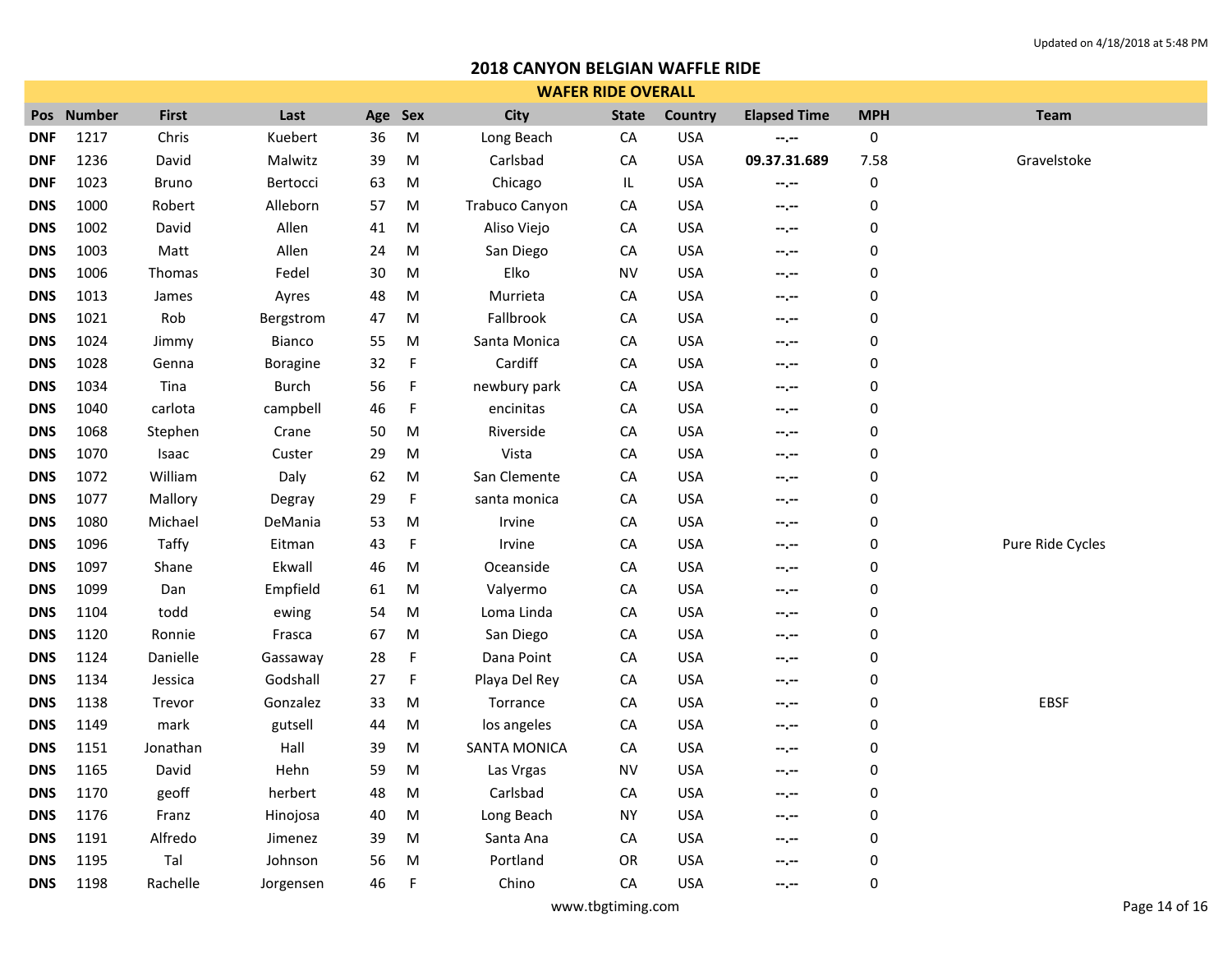|            | <b>WAFER RIDE OVERALL</b> |              |                  |     |             |                      |              |                |                     |             |                         |
|------------|---------------------------|--------------|------------------|-----|-------------|----------------------|--------------|----------------|---------------------|-------------|-------------------------|
|            | Pos Number                | <b>First</b> | Last             | Age | Sex         | <b>City</b>          | <b>State</b> | <b>Country</b> | <b>Elapsed Time</b> | <b>MPH</b>  | <b>Team</b>             |
| <b>DNS</b> | 1213                      | David        | Kos              | 49  | M           | Santa Ana            | CA           | <b>USA</b>     | $-2, -2$            | 0           |                         |
| <b>DNS</b> | 1221                      | David        | Lamonica         | 51  | M           | <b>Mission Hills</b> | CA           | <b>USA</b>     | $-1 - 1 - 1 = 0$    | 0           |                         |
| <b>DNS</b> | 1222                      | Jocelyn      | Lau              | 46  | F           | San Carlos           | CA           | <b>USA</b>     | $-2 - 2 = 0$        | 0           |                         |
| <b>DNS</b> | 1223                      | Laurencio    | leyva            | 34  | M           | san marcos           | CA           | <b>USA</b>     | $-2, -2$            | 0           |                         |
| <b>DNS</b> | 1224                      | rene         | leyva            | 35  | M           | carlsbad             | CA           | <b>USA</b>     | $- - - - -$         | 0           |                         |
| <b>DNS</b> | 1237                      | Andre        | Marais           | 54  | M           | San Diego            | CA           | <b>USA</b>     | --.--               | 0           |                         |
| <b>DNS</b> | 1245                      | Glenn        | Masuda           | 54  | M           | Long Beach           | CA           | <b>USA</b>     | $-2, -2$            | 0           |                         |
| <b>DNS</b> | 1249                      | Tom          | <b>McAndrews</b> | 58  | M           | Huntington Beach     | CA           | <b>USA</b>     | $-1 - 1 - 1 = 0$    | 0           |                         |
| <b>DNS</b> | 1251                      | Andrew       | McCright         | 28  | M           | Poway                | CA           | <b>USA</b>     | $-2 - 2 - 1 = 0$    | 0           |                         |
| <b>DNS</b> | 1254                      | Allan        | Mecham           | 40  | M           | Salt Lake City       | UT           | <b>USA</b>     | $-1$ , $-1$         | 0           |                         |
| <b>DNS</b> | 1256                      | <b>Bruce</b> | Meister          | 51  | M           | Gilbert              | AZ           | <b>USA</b>     | $-2 - 1 = 0$        | $\mathbf 0$ |                         |
| <b>DNS</b> | 1260                      | Kevin        | Merritt          | 61  | M           | Sunnyvale            | CA           | <b>USA</b>     | $-2 - 1$            | $\mathbf 0$ |                         |
| <b>DNS</b> | 1262                      | Pamela       | Miller           | 35  | $\mathsf F$ | Oakland              | CA           | <b>USA</b>     | $-1, -1$            | 0           |                         |
| <b>DNS</b> | 5000                      | Steven       | Mount            | 56  | M           | New York             | <b>NY</b>    | <b>USA</b>     | $-1 - 1 - 1 = 0$    | $\mathbf 0$ |                         |
| <b>DNS</b> | 1274                      | Jihan        | Murad            | 43  | $\mathsf F$ | Carlsbad             | CA           | <b>USA</b>     | $-1$ , $-1$         | 0           |                         |
| <b>DNS</b> | 1279                      | Jason        | Neria            | 40  | M           | Orange               | CA           | <b>USA</b>     | $-2, -2$            | 0           |                         |
| <b>DNS</b> | 1291                      | Karen        | Oppenheimer      | 49  | $\mathsf F$ | Redondo Beach        | CA           | <b>USA</b>     | $-1 - 1 - 1 = 0$    | $\mathbf 0$ |                         |
| <b>DNS</b> | 1294                      | Erika        | oslakovic        | 40  | $\mathsf F$ | Chicgao              | IL.          | <b>USA</b>     | --.--               | 0           |                         |
| <b>DNS</b> | 1295                      | Robert       | Oslakovic        | 40  | M           | Chicago              | IL.          | <b>USA</b>     | $-2, -2$            | 0           |                         |
| <b>DNS</b> | 1301                      | kole         | parker           | 26  | M           | san diego            | CA           | <b>USA</b>     | $-1 - 1 - 1 = 0$    | $\mathbf 0$ |                         |
| <b>DNS</b> | 1319                      | Lisa         | Qose             | 36  | F           | Newbury Park         | ${\sf CA}$   | <b>USA</b>     | --.--               | 0           |                         |
| <b>DNS</b> | 1323                      | Adam         | Randzin          | 38  | M           | San Clemente         | CA           | <b>USA</b>     | --.--               | 0           |                         |
| <b>DNS</b> | 1326                      | Eric         | Reid             | 51  | M           | Los Angeles          | ${\sf CA}$   | <b>USA</b>     | $-2 - 1 = 0$        | 0           | Velo Club La Grange     |
| <b>DNS</b> | 1330                      | Mark         | Rinaldi          | 51  | M           | San Dimas            | CA           | <b>USA</b>     | --.--               | 0           |                         |
| <b>DNS</b> | 1337                      | Matthew      | Rodriguez        | 35  | M           | Santee               | CA           | <b>USA</b>     | $-2, -2$            | $\mathbf 0$ |                         |
| <b>DNS</b> | 1339                      | michael sean | rogers           | 50  | M           | Redondo Beach        | ${\sf CA}$   | <b>USA</b>     | $-2 - 1 = 0$        | 0           |                         |
| <b>DNS</b> | 1358                      | pon          | saradeth         | 55  | M           | yorba linda          | CA           | <b>USA</b>     | $-2 - 2 - 1 = 0$    | 0           |                         |
| <b>DNS</b> | 1369                      | zachary      | sellers          | 31  | M           | Carlsbad             | CA           | <b>USA</b>     | $-1$ , $-1$         | 0           |                         |
| <b>DNS</b> | 1375                      | Keith        | Sherwood         | 54  | M           | San Diego            | CA           | <b>USA</b>     | $- - - - -$         | 0           |                         |
| <b>DNS</b> | 1378                      | Scott        | Siino            | 57  | M           | Tustin               | CA           | <b>USA</b>     | $-1 - 1 - 1 = 0$    | 0           |                         |
| <b>DNS</b> | 1383                      | Nico         | Smith            | 29  | M           | irvine               | CA           | <b>USA</b>     | $-1, -1$            | 0           |                         |
| <b>DNS</b> | 1393                      | bob          | steinberg        | 58  | M           | pacific palisades    | СA           | <b>USA</b>     | $-2 - 1 = 0$        | 0           |                         |
| <b>DNS</b> | 1400                      | chris        | stratton         | 48  | M           | san diego            | CA           | <b>USA</b>     | --.--               | 0           |                         |
| <b>DNS</b> | 1407                      | Sarah        | Swan             | 17  | F           | Alpine               | CA           | <b>USA</b>     | --.--               | 0           | <b>Hammer Nutrition</b> |